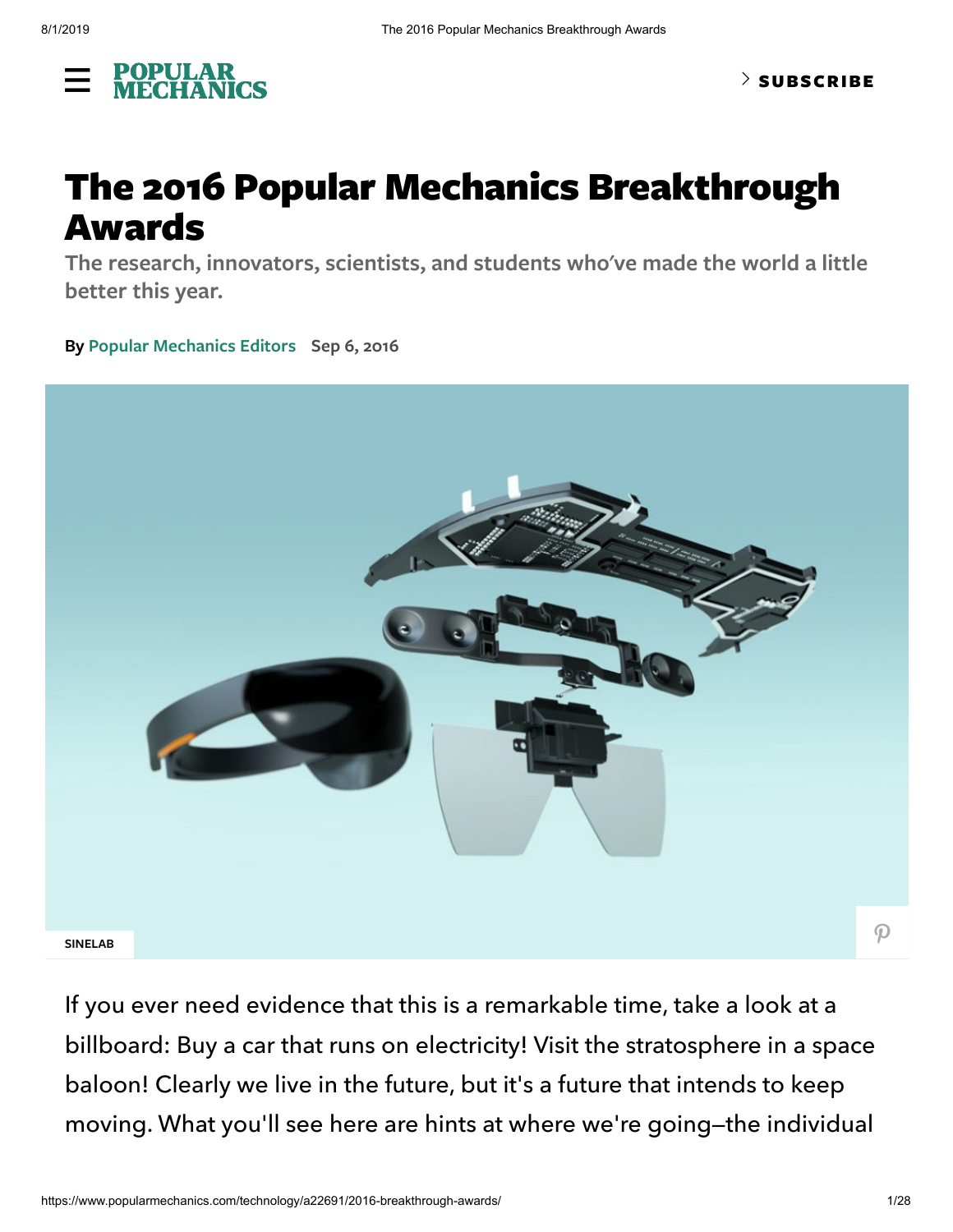developments that point in the direction of the next future. We can't wait to see what the billboards look like there.

# The Rehab Exoskeleton



**GRAHAM MURDOCH**

Since DARPA began developing them in 2001, modern exoskeletons—the hydraulic bodysuits worn to enhance a wearer's strength and speed—have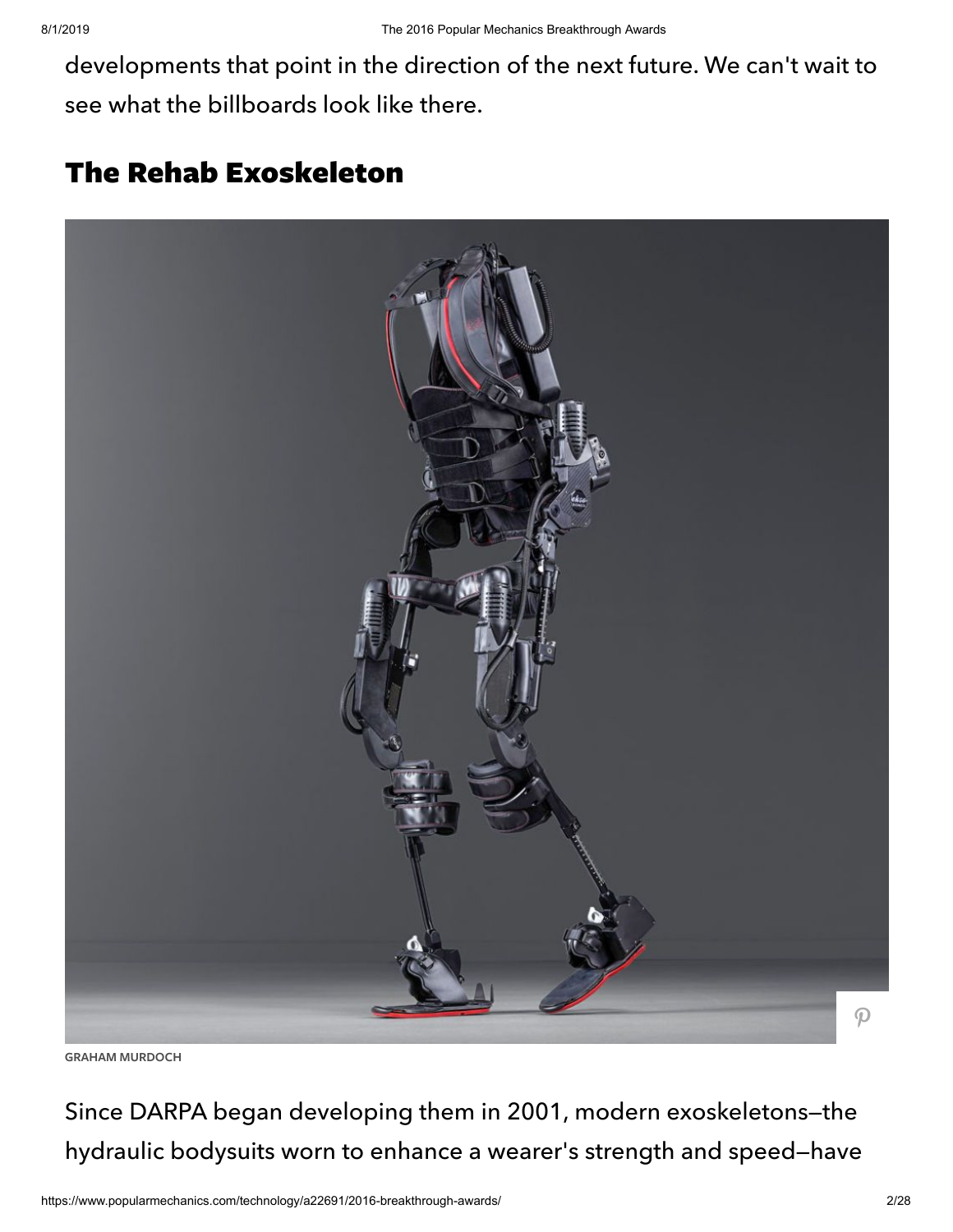been primarily used by the military. But the medical uses are obvious. In an exoskeleton, a person who has suffered a spinal-cord injury no longer needs a wheelchair. The suits also reduce repetitive-stress injuries when worn by construction crews. And now, they can be used to help stroke patients regain the ability to walk. This year, Ekso Bionics' Ekso GT suit became the first exoskeleton approved by the FDA for treating stroke victims, which means twenty times more patients can be treated. Here's how the GT works.

The benefit of the exoskeleton is that it helps the body find alternative routes to movement, working around muscles with limited function and creating new neural pathways, says Allan Kozlowski, an assistant professor at Mount Sinai's Icahn School of Medicine (who uses the GT in physical therapy with his patients).

A technology called Variable Assist allows Ekso to read how hard the suit is working to support the patient. A therapist reads this information, then adjusts the controls to personalize.

In contrast to other types of exoskeletons, the GT's motors can be individually controlled. If one side of the body works well on its own, as is the case with many stroke patients, the suit can leave it alone.

# **Backpack**

The backpack holds the GT's batteries and also provides trunk support so users don't need walkers or arm supports to remain upright.

### **Seat**

A patient sits in the suit as he would in a chair, fastening Velcro straps around his legs, torso, and feet. A therapist initiates the sit-to-stand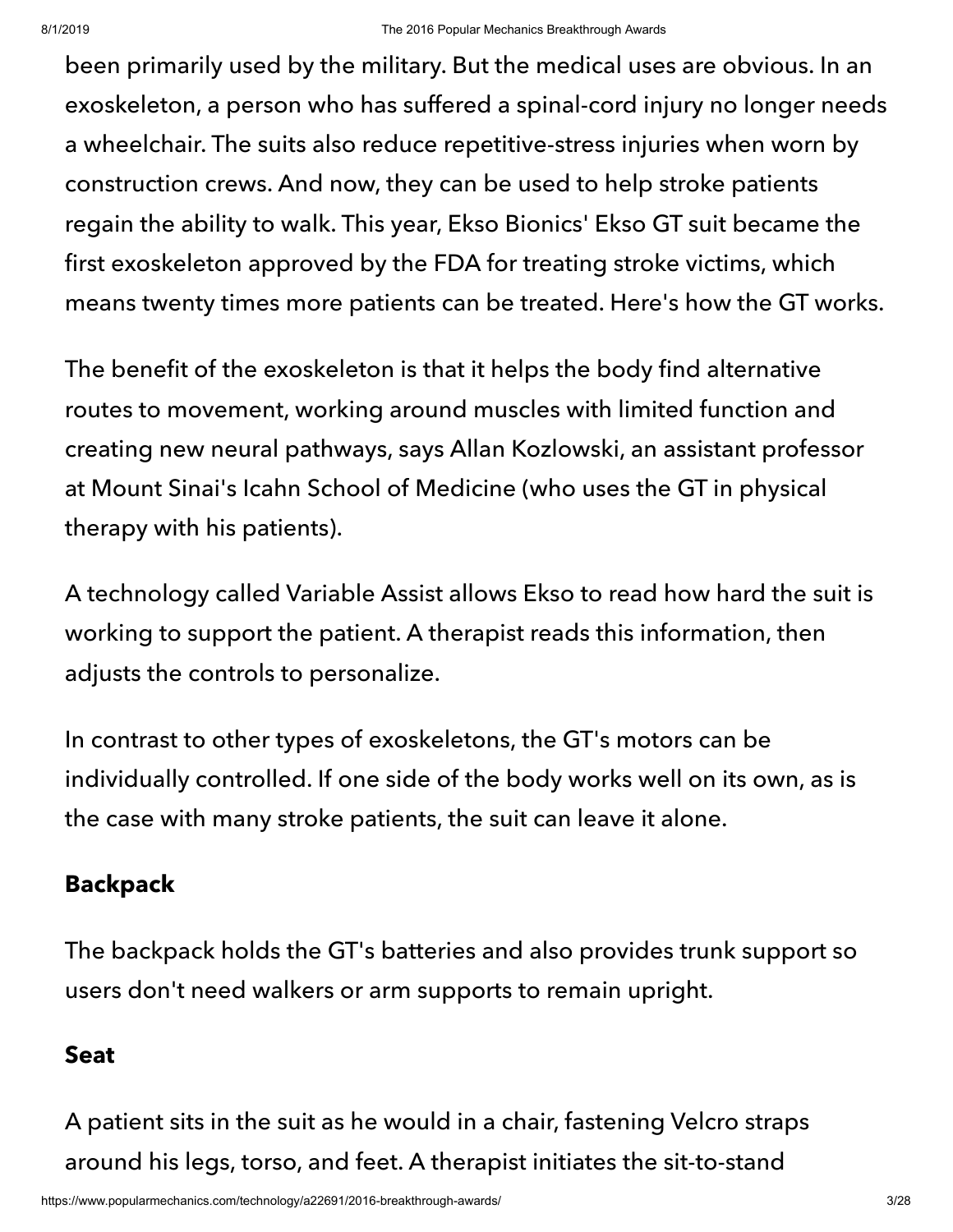procedure, then controls the patient's movements using a Nintendo-like device on the back of the suit.

#### **Knobs**

The legs and torso are adjustable to fit nearly any body size.

### **Straps**

Since many patients can't feel skin irritations, which can lead to abrasions, the suit straps are made of custom-sewn Velcro backstitched for maximum comfort.

### **Materials**

The fifty-five-pound Ekso GT is mostly made of aluminum.

# Hydroelectric Power—During a Drought

 $\boldsymbol{\mathcal{P}}$ 

#### **GRAHAM MURDOCH**

Hydropower saves the equivalent of fossil-fuel emissions of thirty-eight million passenger cars each year. But it only works where you've got highpressure water, and there are only so many waterfalls and dammable rivers in the country. Hydropower currently accounts for only 2.4 percent of U.S. energy output, but with a new technology from Alameda, California's Natel Energy, that number will soon rise. Natel's hydroEngine maximizes hydropower by collecting energy in two stages, once when the current enters the turbine and moves the blades up, and once when it leaves and the blades move back down. The engine makes thousands of low-pressure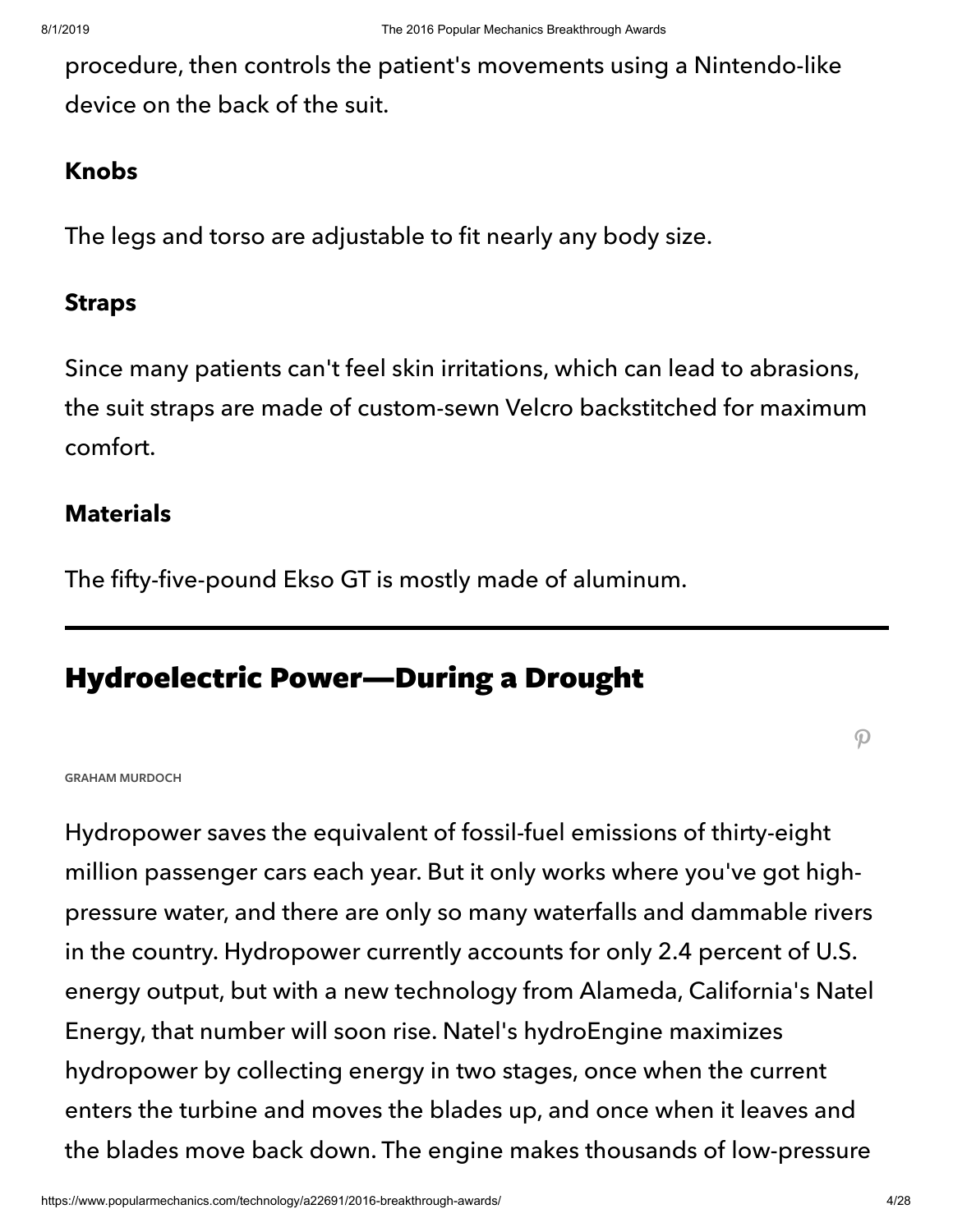streams and medium-size rivers viable power sources. So far, Natel has installed its turbines at projects in Oregon and Maine. Soon, there could be one creating power in your backyard, even if it's only big enough for a beaver dam.

# HOLOLENS

 $\boldsymbol{\mathcal{P}}$ 

**GRAHAM MURDOCH**

#### **How it Works**

HoloLens uses a suite of sensors to develop a deep understanding of its environment, so it can then fill it with holograms that look and sound real. (Check out our feature story on the HoloLens [here](https://www.popularmechanics.com/technology/a22384/hololens-ar-breakthrough-awards/).)

#### **Creating a Map**

1. Four environment-understanding cameras create a spatial map of the room.

2. The depth cameramaps the surfaces in the environment, allowing holograms to interact with things like walls and tables in a natural way.

3. The inertial measurement unit—a gyroscope, magnetometer, and accelerometer—tracks head movement thousands of times a second, so holograms appear to stay in the same place even as the wearer moves.

4. The holographic processing unit synthesizes the massive amounts of data coming from the sensors to create a coordinate system that apps use to place holograms.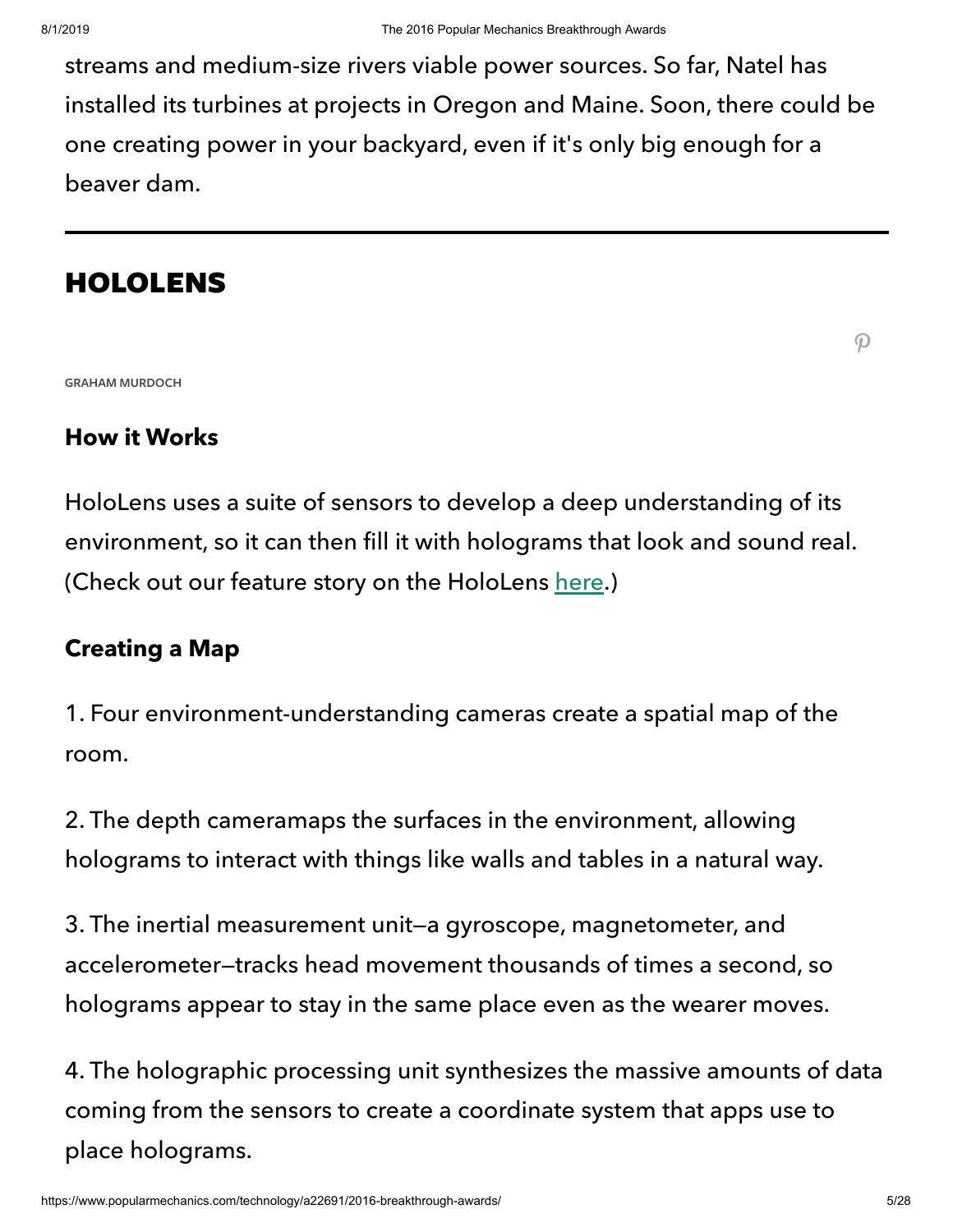5. Two pairs ofmicrophones isolate the wearer's voice for speech recognition.

6. An RGB camera captures what the wearer is seeing—both the real world and the holograms.

### **Deploying Mixed Reality**

7. A pair of light engines shoots light through the device's inner lenses and into the eyes, creating holograms.

8. The waveguides—the inner lenses—are three-layer pieces of etched glass that reflect light from the light engines to create holograms that appear in specific locations in the environment.

9. Anambient light sensor measures the brightness of the room so the holograms are projected at the brightness that maximizes their clarity.

10. Spatial sound speakersproject sound into the ears at different angles so that sounds accompanying a hologram seem to come from its location.

#### **HoloLens for Home Improvement**

 $\mathcal{P}$ 

Having spent my professional life explaining mechanical concepts to our readers—as well as staff, friends, neighbors, family members, and folks who come up to me when I'm at the local home center—and having received instructions from experts in return, I can tell you that this new HoloLens from Microsoft fills in the crucial missing links that occur when you're trying to explain something complicated to somebody. Mechanical problems,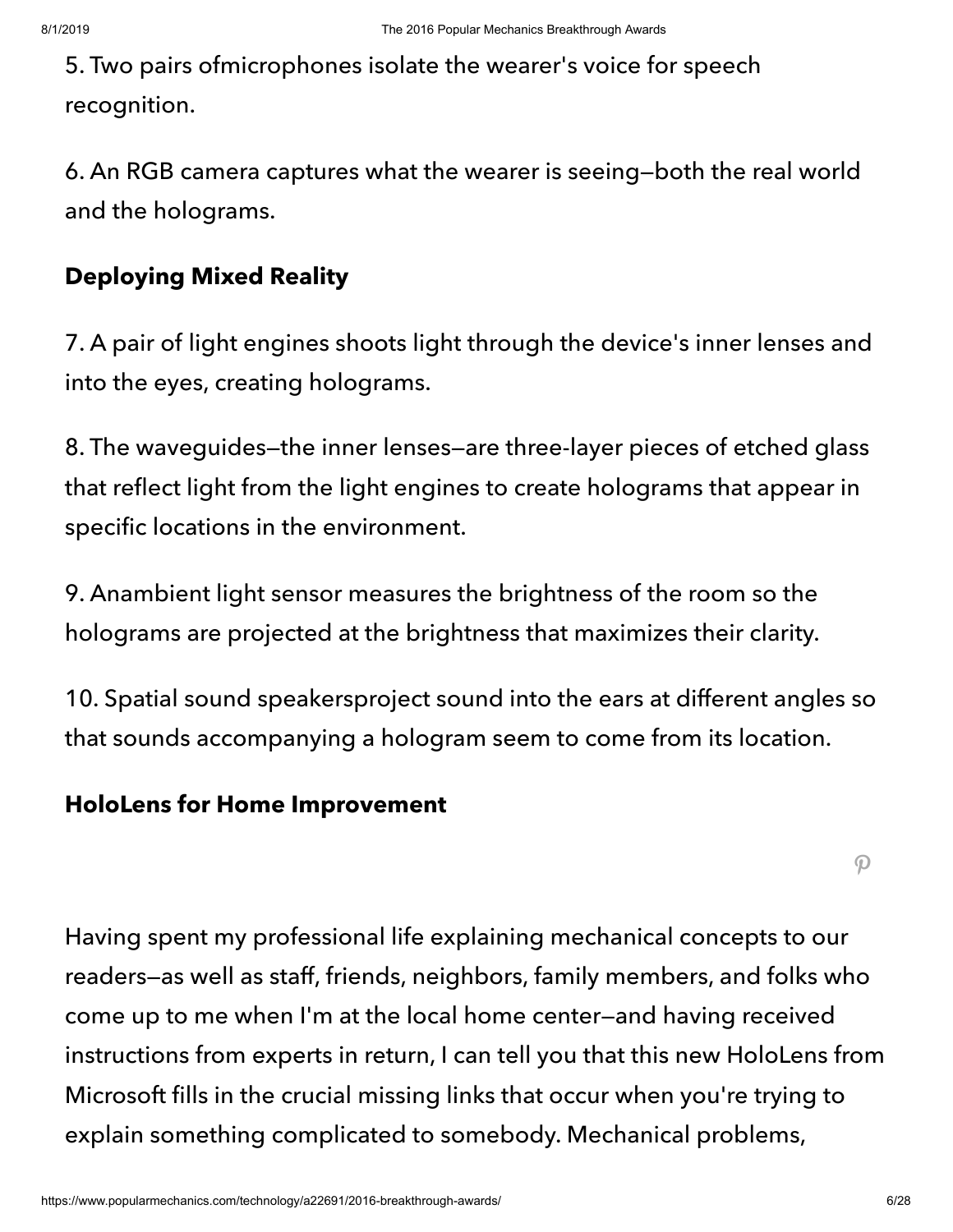electrical work, plumbing—all of this is difficult to talk someone through, especially over the phone. There are variables. Pieces don't fit. Things break. Problems arise because the references you used are wrong or out of date, or you've fouled something up and can't find your way back. Or any number of other reasons. The HoloLens is the next best thing to an expert guiding you through. As the teacher, you can see what your pupil is doing. You can draw imaginary circles in the air around the wire he is supposed to choose and he can see it! DIY magic, I tell you.

I can foresee a day when you, our reader, calls a Popular Mechanics editor, and we talk you through that faucet replacement, or the woodworking project that we just ran in the magazine, or any other project, because we can both put on our HoloLenses and see what the other person is doing. So, yeah, it's very cool that the HoloLens can let researchers explore Mars as if they were there, but I'm just as excited (okay, maybe a little more) about being able to see your leaky kitchen sink and showing you—live and in person, from a thousand miles away—how to fix it. —Roy Berendsohn

# The Miner Who Learned to Code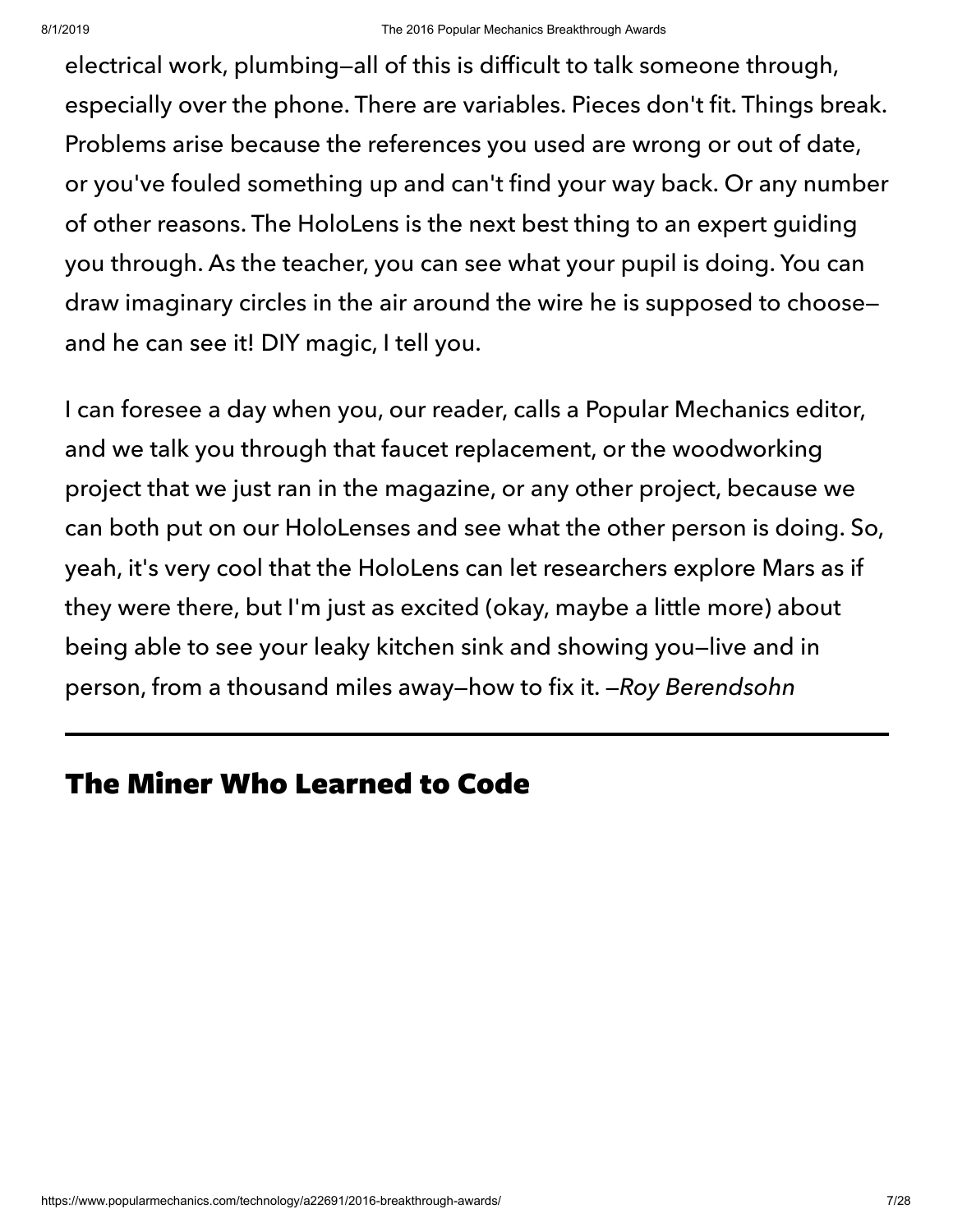#### **GETTY IMAGES**

When the largest coal-mining operation in the U.S., Peabody Energy, filed for bankruptcy in April, joining Walter Energy, Arch Coal, and Patriot Coal, most news reports worried that miners were headed toward low-wage jobs or destitution. But to coal miner Rusty Justice, that idea is absurd. Doctors can split wood and construction workers can write books. Why couldn't a coal miner transition to a different career? He found the stereotype so insulting that he decided to prove it wrong.

Though Justice and his partner M. Lynn Parrish still run a functional excavation company, Jigsaw, they bought a former Coca-Cola bottling plant with the intention of founding an enterprise to help their friends. Their goal: Hire laid-off coal miners and teach them how to code. The new company, which they named Bit Source, sent out a call for applications in late 2014, planning to hire about ten coders and pay them with government grants while they trained. More than nine hundred people applied. Those first ten students have since been through a twenty-two-week program, and the

 $\mathcal{P}$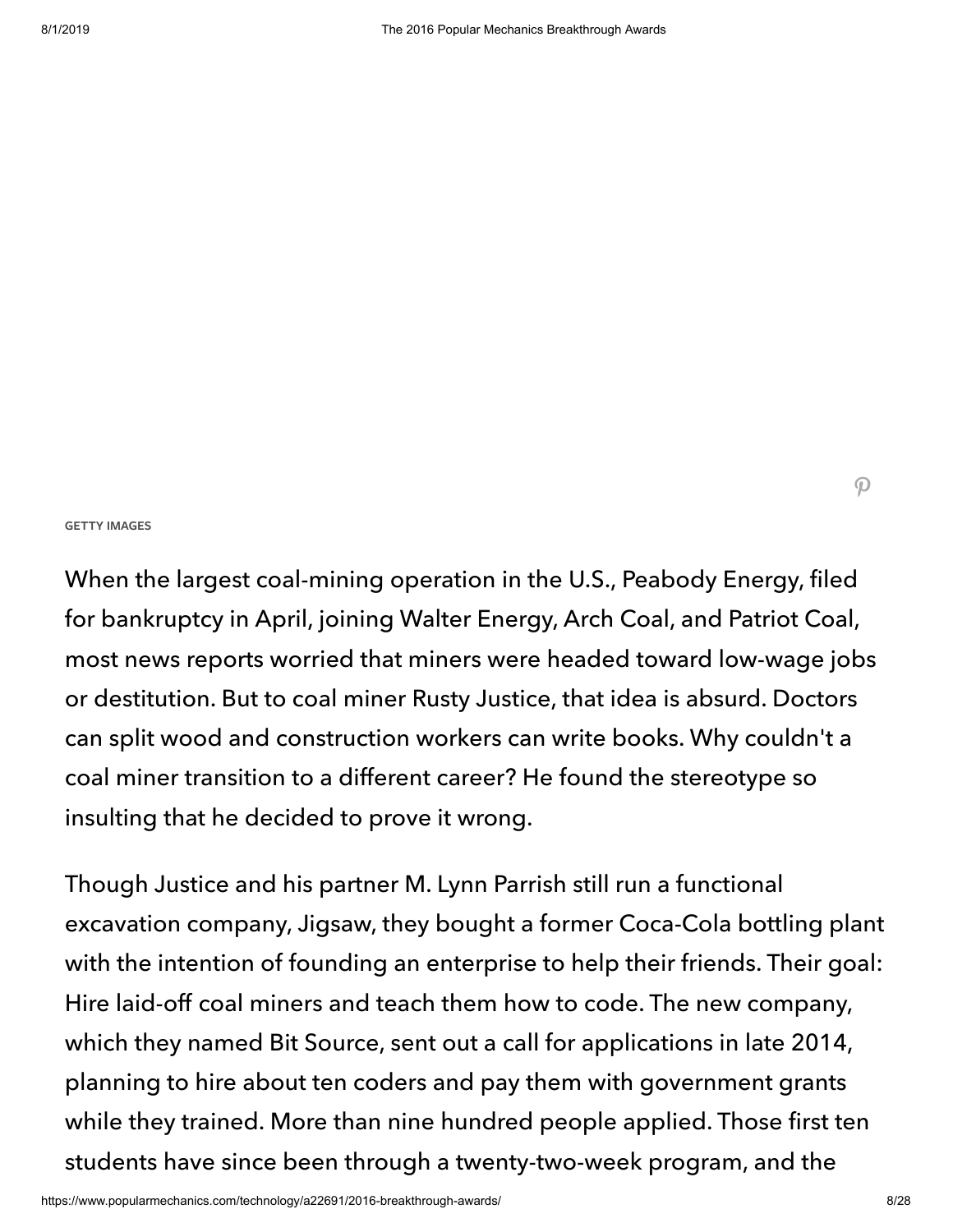company has garnered a half-dozen contracts. Bit Source plans to become profitable this year—much faster than a lot of other tech startups.

# THE OMNISCIENT TRAIN

 $\boldsymbol{\mathcal{P}}$ 

**Transportation that can stop itself to prevent disaster. GRAHAM MURDOCH**

The deadly Amtrak train crash north of Philadelphia in May 2015 may have been the first time many people heard about positive train control (PTC), a system of controlling trains through sensors built into tracks. But Amtrak and Congress have been trying to implement it for nearly a decade. Problem is: Retrofitting Amtrak's infrastructure takes time and money—more than Congress expected when, in 2008, it gave an initial deadline of 2015, and billions of dollars. This year, as Amtrak continues to update its railways (now to be completed by 2020), California's Sonoma-Marin Area Rail Transit (SMART) will become the first-ever rail line to begin service fully equipped with PTC. SMART uses a fiber-optic network that sends pulses down the entire rail system. Transponders on the bottom of each train pick up those pulses, so that SMART operators can see exactly where each car is on the tracks, and control the train's speed. If a conductor does not slow down within sixty seconds of entering a reduced-speed zone, a computer code automatically halts the train, keeping passengers and crew safe.

# A Fat That Saves You From Sugar

 $\boldsymbol{\mathcal{P}}$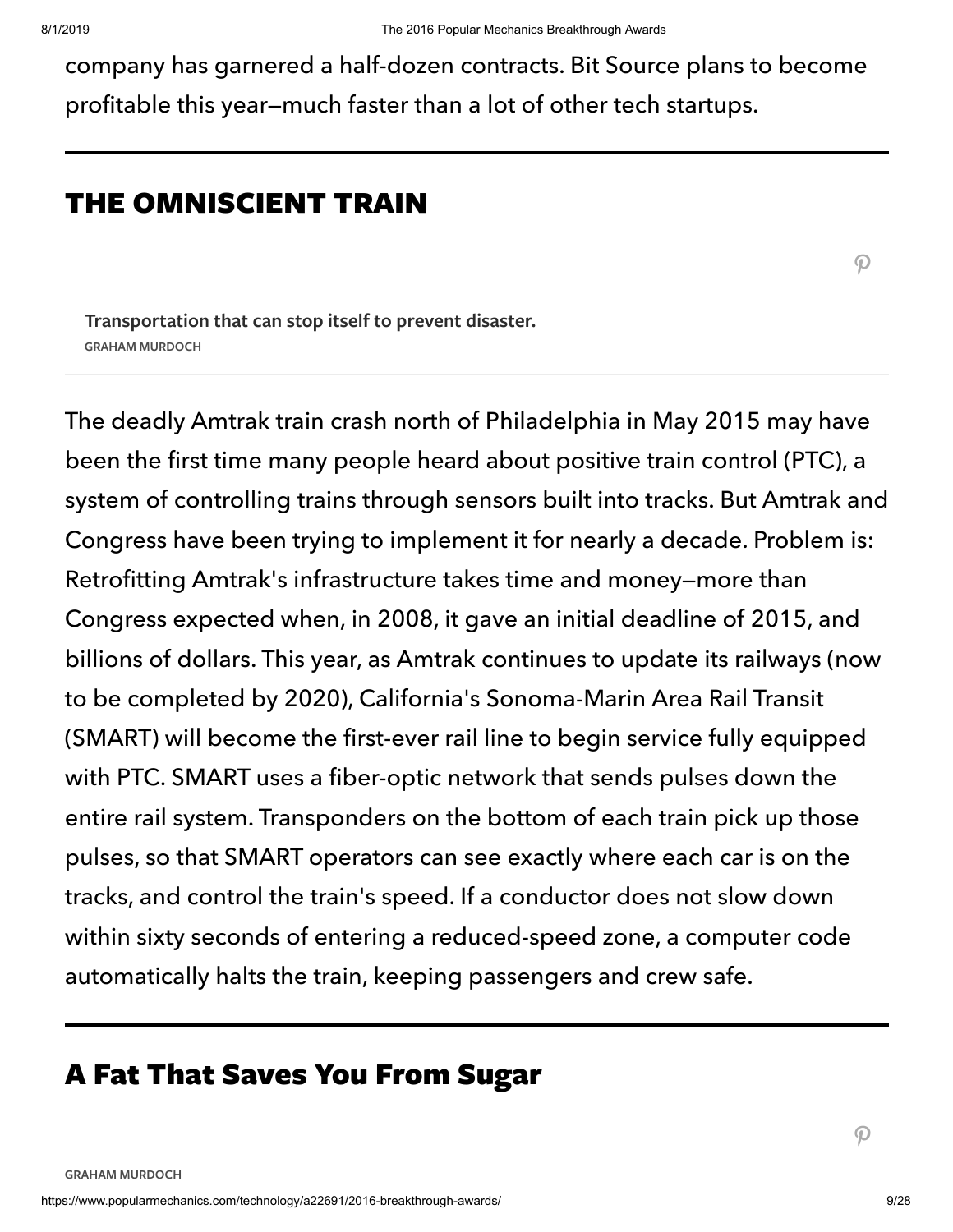You eat a lot of sugar, you gain weight. Most of us know that. But few of us realize that simple sugars like those found in a can of Coke can also damage thousands of genes in your brain, including those related to Alzheimer's, heart disease, and depression. That's exactly what UCLA professors Xia Yang and Fernando Gomez-Pinilla discovered in May. Luckily they also found some good news: An omega-3 fatty acid called DHA, which is found in fish, including tuna and salmon, reversed the damage.

# CHEAPER SOLAR ENERGY

 $\mathcal{P}$ 

#### **GRAHAM MURDOCH**

A solar panel that follows the sun throughout the day makes sense. Building that solar panel out of several thousands of dollars' worth of parts that can't withstand weather does not. In 2011, Leila Madrone and Saul Griffith of the San Francisco–based company Sunfolding decided to reinvent the mechanism that allows a photovoltaic cell to move with the sun. They simplified the system, replacing expensive and unreliable parts with massproduced polymers. Instead of hundreds of gears, motors, wires, and bearings, Sunfolding trackers move using compressed air pistons, which have no wear surfaces. Even if the new parts break, which happens much less frequently, they are cheap to replace. In 2015, the California Energy Commission awarded Sunfolding a \$1 million grant to build panels capable of handling 300 kilowatts. You'll see them on rooftops by the end of this year.

# A Faster Vaccine To Halt Zika Transmission By 2018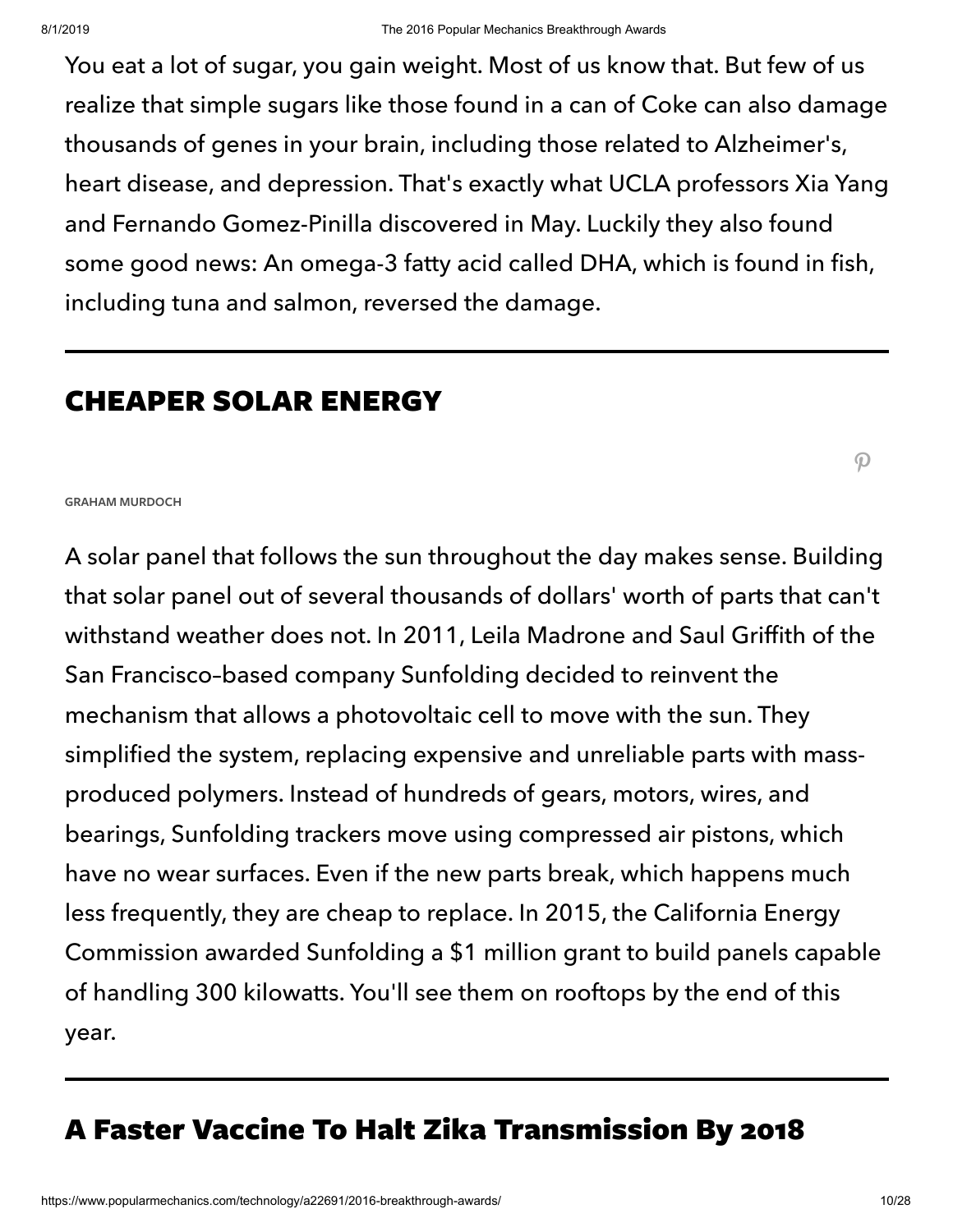$\mathcal{P}$ 

**A DNA vaccine consists of viral DNA and an electrical pulse tha pushes that DNA into the cell nucleus.**

**GRAHAM MURDOCH**

Current vaccine development schedules are the stuff of epidemiologist nightmares. Imagine if Ebola or Zika spread near uncontrollably for ten years while scientists tried to create a vaccine that is safe, effective, and abundant enough to administer to large groups of people.

Inovio Pharmaceuticals, the drug company behind what looks to become the fastest vaccine ever to come to market, may be able to halt such a spread before it gets out of control. The company shocked the medical world in June by announcing that its Zika vaccine had already received FDA approval for human clinical trials, just nine months after the race to prevent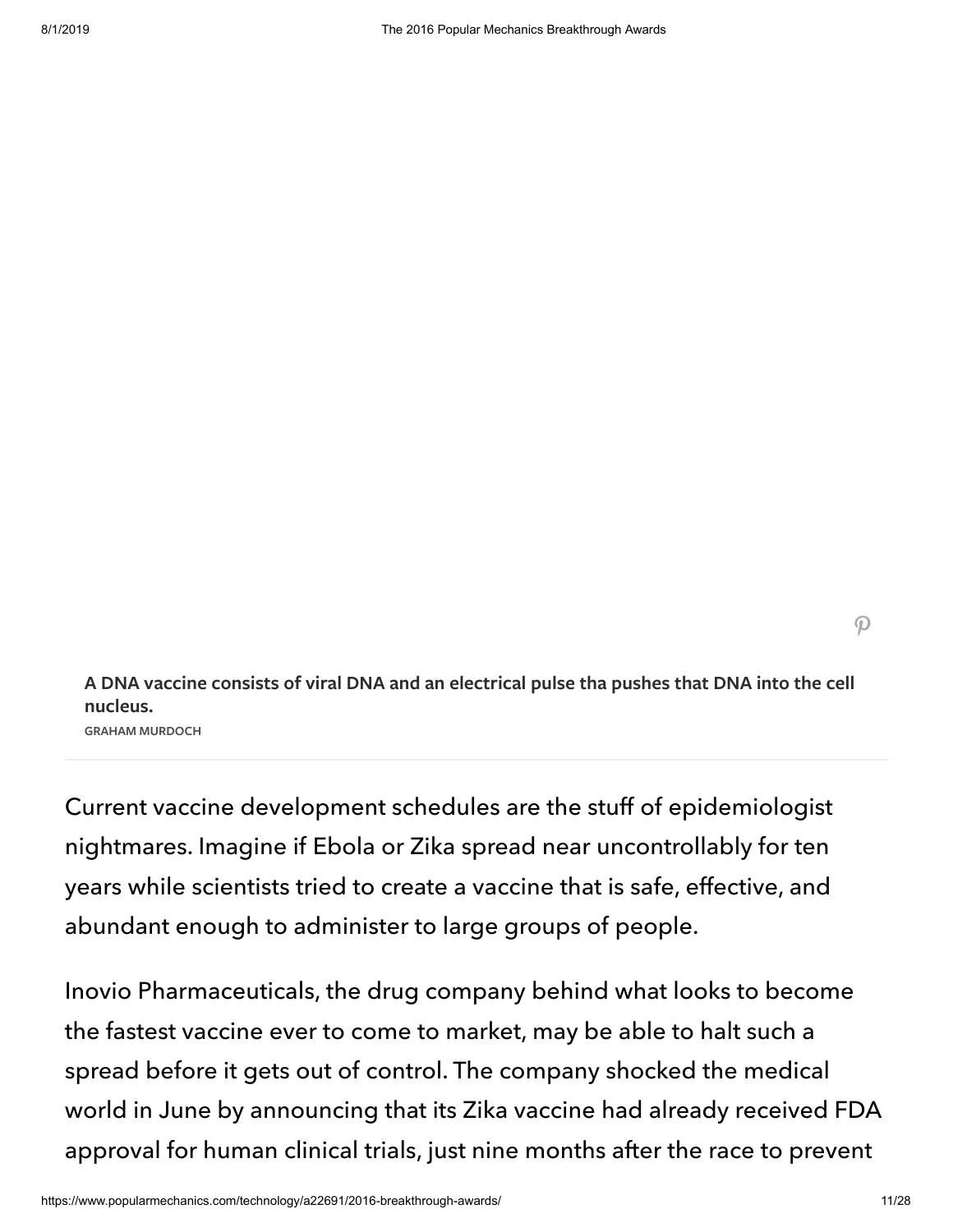Zika began. If all goes well, its shot will be available to the public as soon as early 2018.

**Once inside the nucleus, the vaccine tells the body's own cells to create proteins from the virus envelope. GRAHAM MURDOCH**

Inovio's secret is that it's using a completely new form of vaccination. In firstgeneration vaccines, a weaker or dead form of the virus triggers your immune system to develop antibodies that could shut down the real virus. Newer vaccines include only outer pieces of the virus—the envelope—that specifically trigger the antibodies. These vaccines are safer, because there's no way for them to copy themselves until they make you sick, but they can take a long time to create in a lab.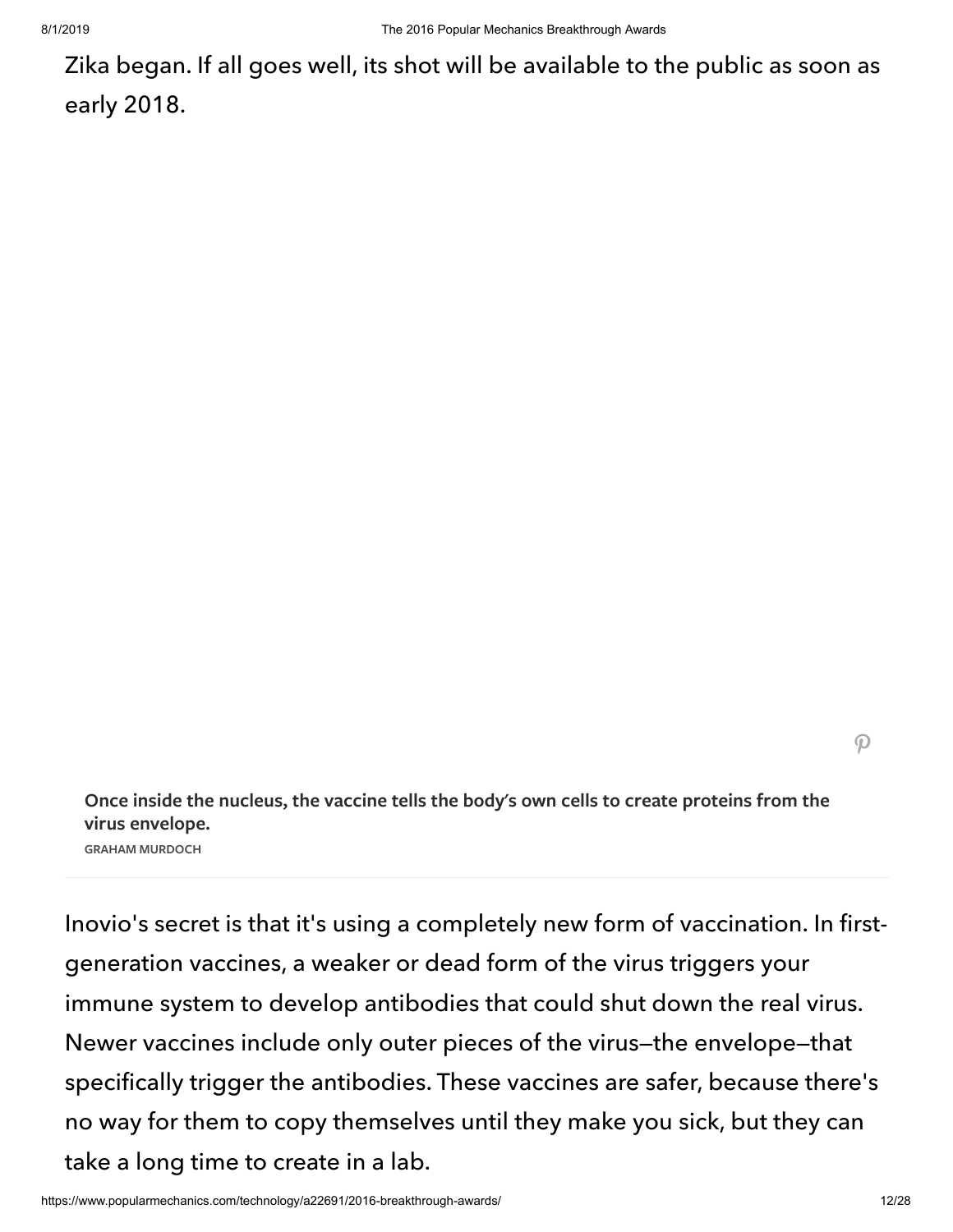**The virus envelope proteins (red) GRAHAM MURDOCH**

Inovio's vaccine is a third-generation vaccine, a DNA vaccine. All it contains are DNA instructions to build the virus envelope. "If the Zika virus were a Mercedes-Benz, we're just making the front grille. Everyone recognizes the three-pointed star as a Mercedes, but it's not the actual car," says Dr. J. Joseph Kim, president and CEO of Inovio. The instructions are made out of simple, readily available chemicals. Once a doctor injects the instructions into your arm, your own cells build the envelope. Then your immune system fights the envelope and you're safe from the real virus. It's sort of like outsourcing the work of creating a vaccine to the human body—no long wait times or biohazard suits required.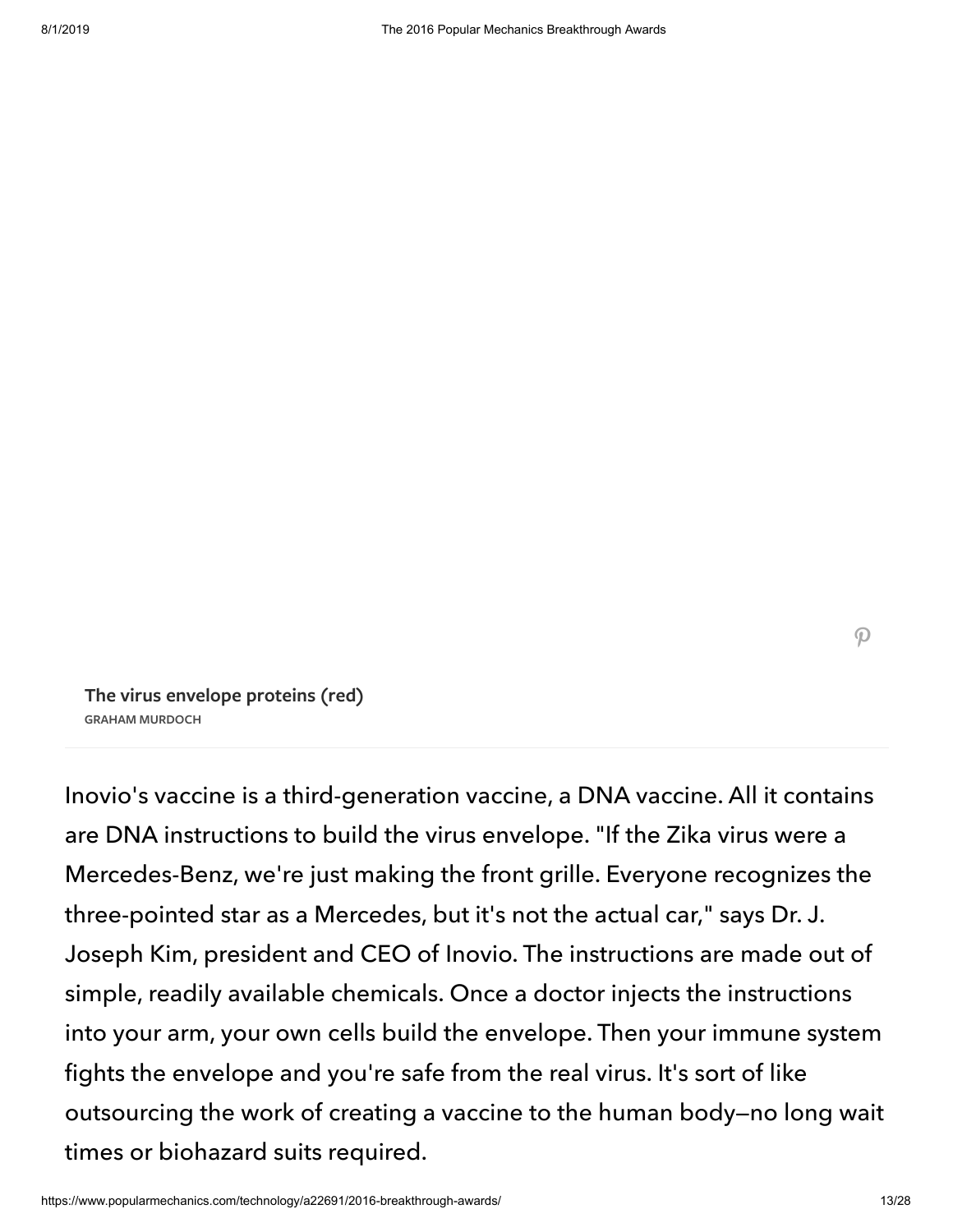# COMPUTERS THAT UNDERSTAND CONTEXT

Alice drove down the street in her car.

You understand what that sentence means. But a computer might not. Taken literally, it could mean that Alice was driving on a street that existed inside her car.

This May Google released SyntaxNet, software that breaks down sentences into a format that computers can analyze, leading to more accurate searches. Just as you did in eighth-grade English, the software diagrams sentences. After every word is tagged with a part of speech, an algorithm explores possible relationships between the words, with a likelihood assigned to each one. SyntaxNet also learns from itself, getting stronger each time it's used. The algorithm isn't perfect, but it's close. The English plug-in, called Parsey McParseface, reads with 94 percent accuracy. Which might even be better than you.

# Fusion's Big Solution

 $\boldsymbol{\mathcal{P}}$ 

**Jetsons-style clean power in real life. TRI ALPHA ENERGY**

Nuclear fusion is a complicated—and expensive—process. The U.S. government sets aside \$1 billion a year for nuclear and fusion energy research, resulting in very few critical breakthroughs. But last year, without any of that federal money, a privately funded California company called Tri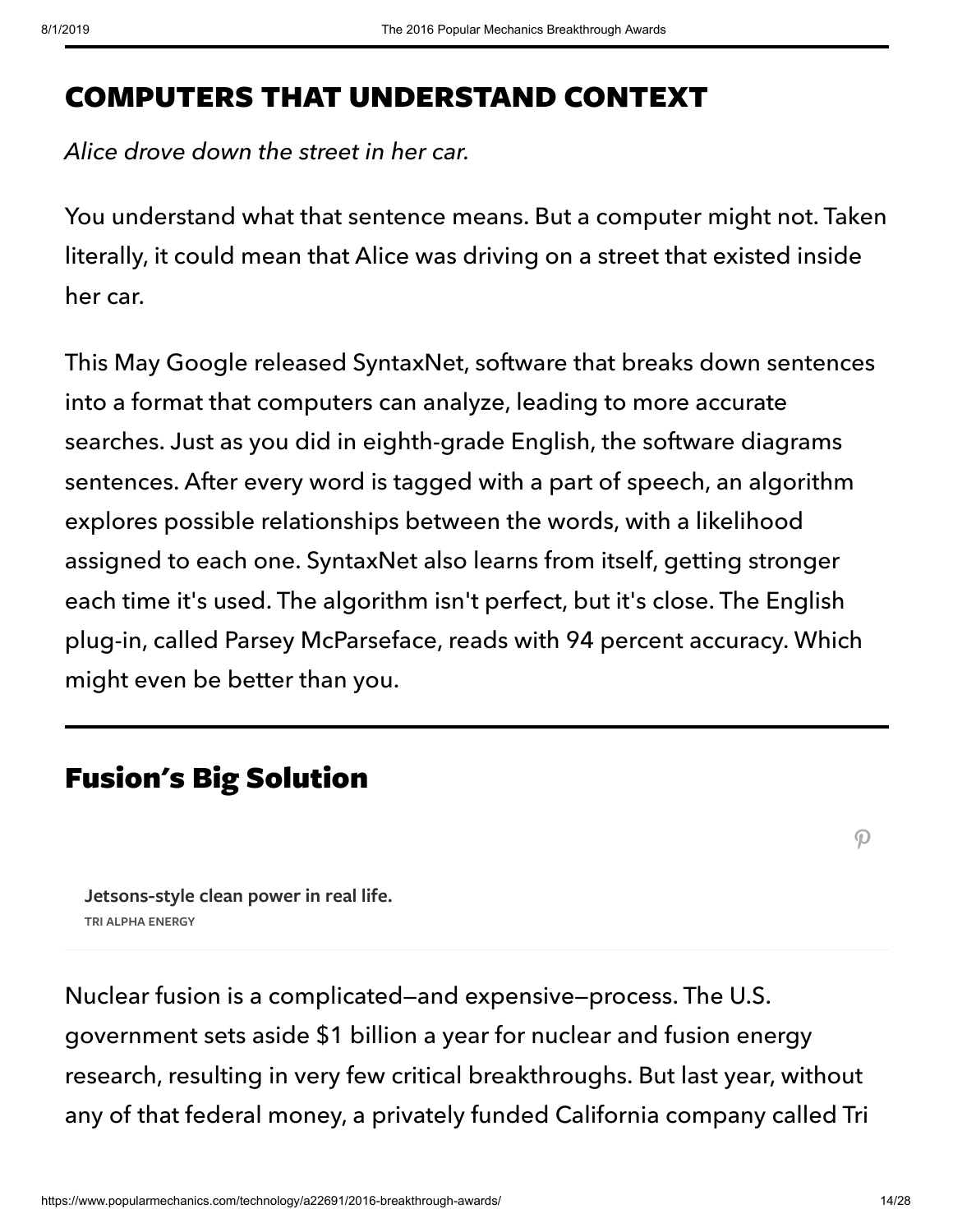Alpha Energy overcame a major obstacle. It figured out how to keep fusion plasma stable.

Nuclear fusion works like this: When two very light atoms bond together, they make an atom that has less total mass than the two that formed it. The missing mass is given off as energy, which can then be captured and used. There are several problems with this. The first is that two atomic nuclei don't want to fuse. They're both positively charged, so they repel each other. We solved this already: If you heat the atoms until they become plasma, they lose electrons, becoming fusible. The bigger problem? The temperature required to make fusible plasma is hotter than the core of the sun. Oh, and it requires immense pressure to force those atoms together. Even if scientists can overcome both of these obstacles, keeping the atoms in the appropriate state long enough for fusion to occur can cost more energy than it creates.

This year, however, Tri Alpha held a plasma stable for five milliseconds—ten times longer than ever before, and much longer than you need to achieve fusion. The plasma wasn't quite at the core-of-the-sun temperature, but CTO Michl Binderbauer is confident it can be done: The temperature barrier is generally considered to be an easier challenge than stability. Binderbauer projects that Tri Alpha will be able to solve the problem in the next three or four years. Seven to ten years after that, it hopes to have a facility that can send electrons to the grid.

# Local Motors Self-Driving Bus

**GETTY IMAGES**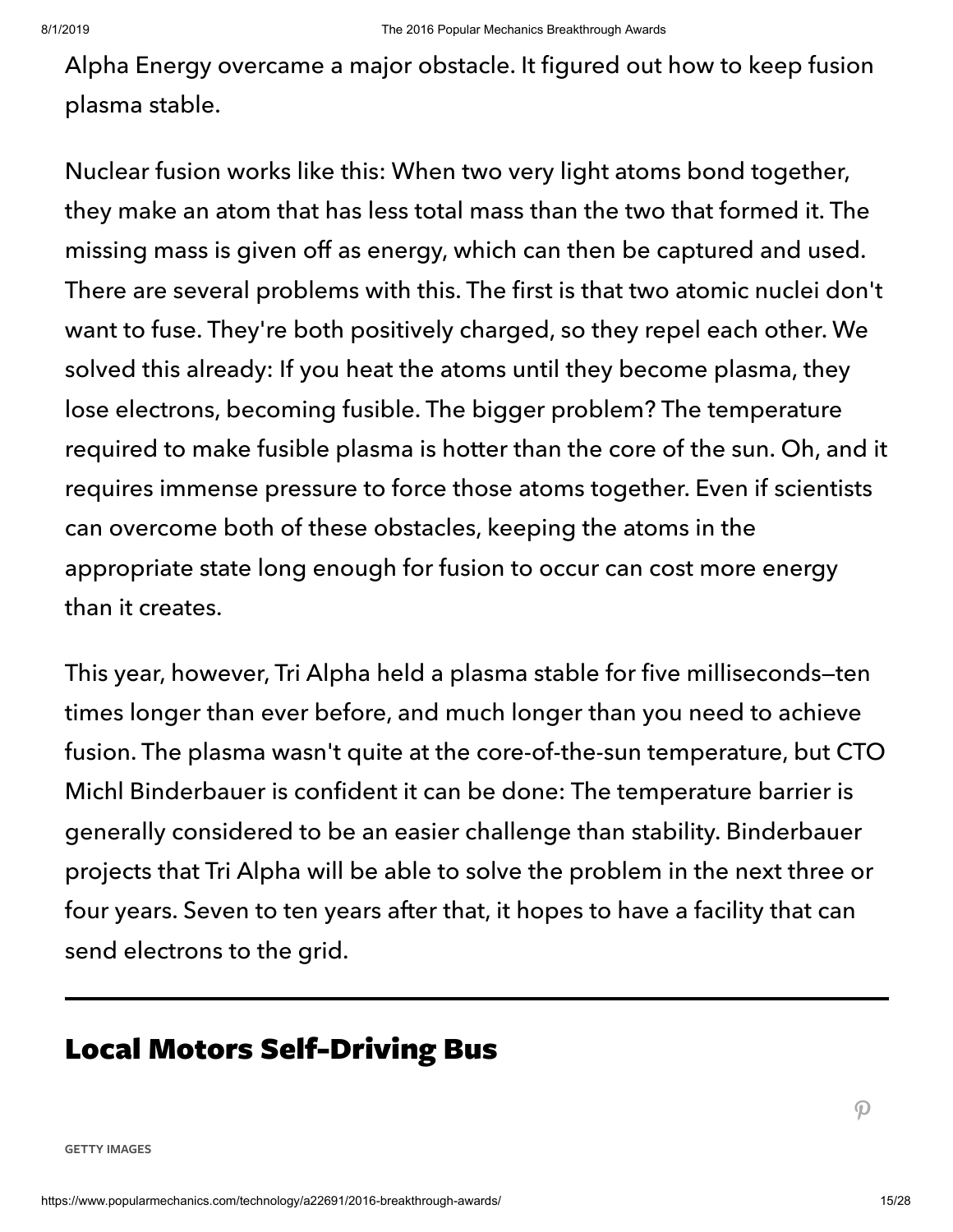In 2014, car manufacturer Local Motors received its first Breakthrough Award for creating a 3D-printed car. This year, it applied the same technology to public transportation with a 3D-printed, twelve-passenger, self-driving shuttle called Olli. The vehicle was introduced in June in National Harbor, Maryland, and service should begin in Miami by the end of the year. Olli has a thirty-two-mile range per charge and can be used on its own or in a fleet, as a shuttle or a point-to-point alternative to Uber. It all depends on the city and the need. Every Olli on the road is connected, learning from itself and constantly calculating the most efficient routes. And thanks to a partnership with IBM's Watson technology, Olli can interact with its passengers, answering questions about the weather, how long it will be until you reach your destination, and where you might want to grab dinner when you arrive. The only thing it can't do is get you the reservation. Although that can probably be solved in the next software update.

# THE COLDEST PLACE IN THE UNIVERSE

 $\boldsymbol{\mathcal{P}}$ 

#### **SPENCER LOWELL**

The latest mind-bending project from NASA's Jet Propulsion Laboratory, the mystical California birthplace of miracles like Jupiter probes and space clocks, is the Cold Atom Lab. It's an appliance about the size and shape of a sideways filing cabinet that is scheduled for launch to the International Space Station early next year. It shoots atoms with lasers and radiation until they get so incredibly chilly that they turn into a rare, strange fifth state of matter, called a Bose-Einstein condensate (BEC). Scientists know hardly anything about BECs other than that the atoms in them behave like waves,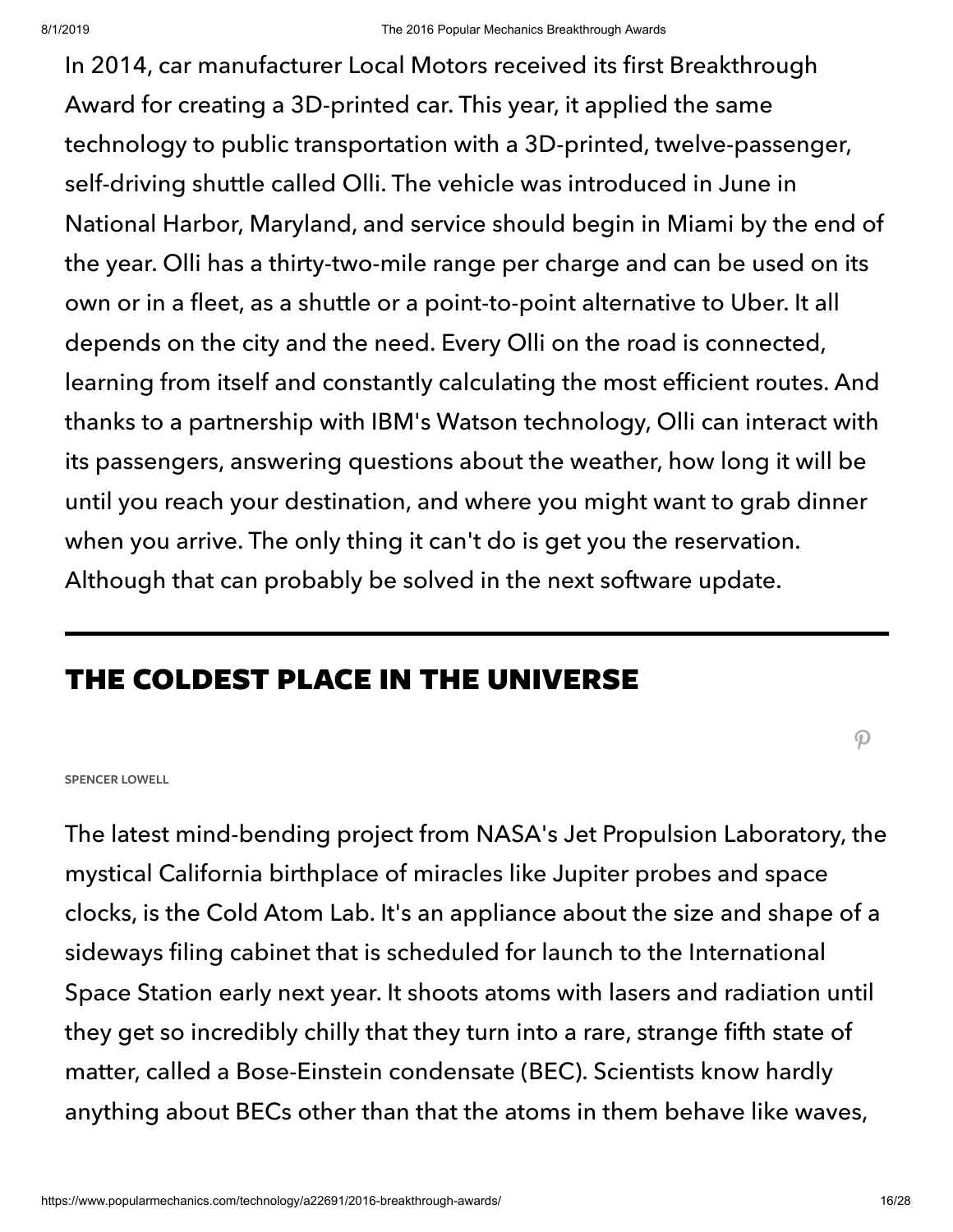giving BECs properties that could be useful for future miracles like infinite batteries and atom-based lasers.

 $\boldsymbol{\varphi}$ 

**Lasers are usually hot, but in laser cooling, they counteract the movement of individual atoms, slowing them down by tapping them like bumper cars. A second stage of cooling employs a radioactive wind to blow "hotter" atoms away. Once cold enough, the ato**

Why the ISS? Gravity tends to work against the cooling process that creates condensates. In space, these BECs could be a trillion times colder than the coldest places in the universe and a hundred times colder than anything ever artificially created on earth. In addition to potentially changing physics forever, this will be fun for astronauts, because BECs are visible with the naked eye. "You can actually see the tiny cloud in there," says Anita Sengupta, the lab's project manager. "You have to turn the lights off, but you can see a little ball." This will come in handy if the astronauts ever get tired of looking out the window.

# A NEW WAY TO ELIMINATE CARBON DIOXIDE

 $\boldsymbol{\mathcal{P}}$ 

#### **GETTY IMAGES**

Simply reducing the amount of carbon dioxide that spews into the atmosphere each year isn't enough to save the environment. We also need a way to get rid of what's already out there. This year, a team of engineers and scientists from Columbia University, the University of Iceland, and the University of Copenhagen figured out a way to do just that: They'll turn the gas into rock. In Iceland.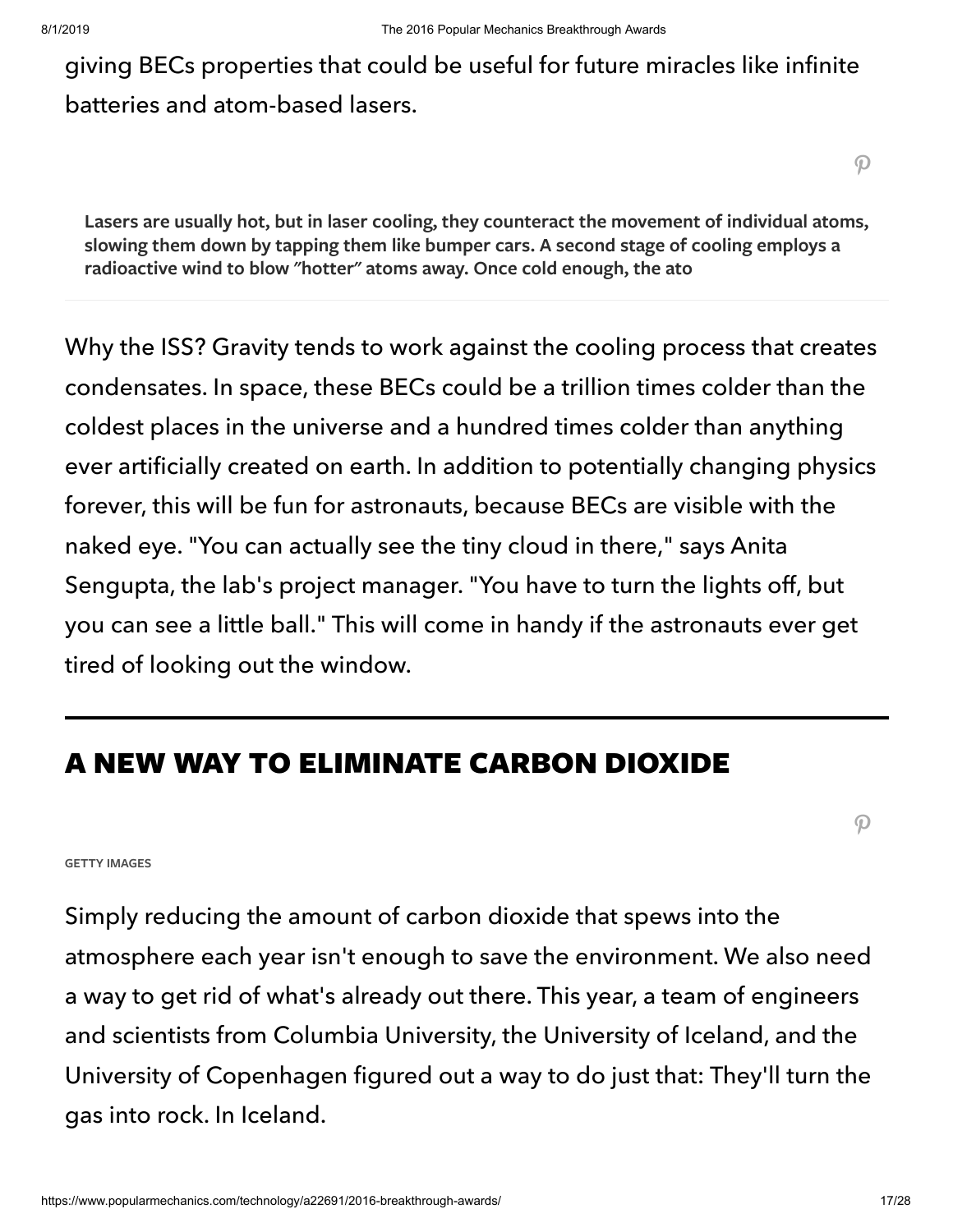$\mathcal{P}$ 

**CO2 is dissolved in water and pumped into basalt stores. There, it reacts with the rock itself, becoming carbonate.**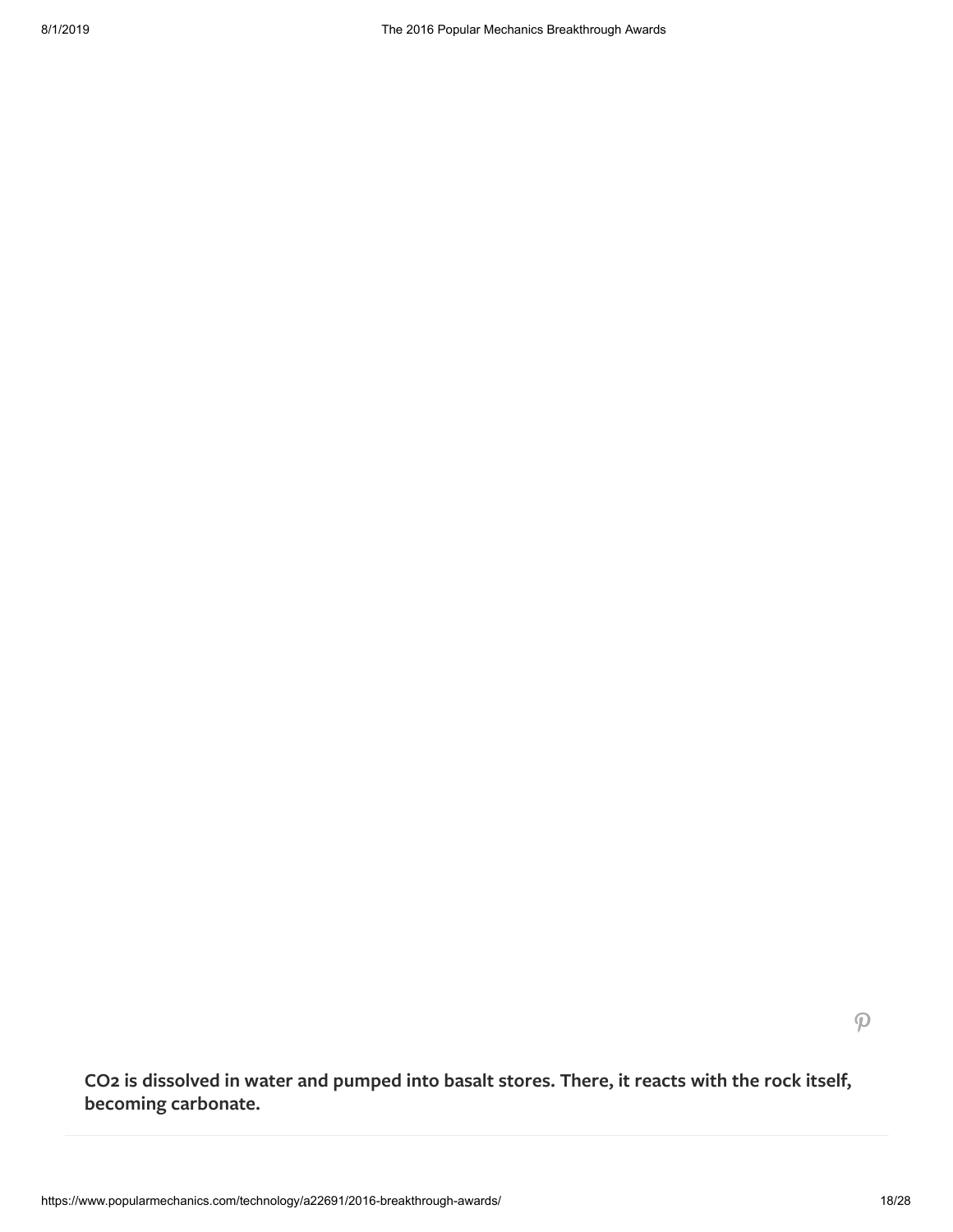Because of Iceland's volcanic activity, geothermal plants there drill into the earth to tap volcanically heated water for power, releasing carbon dioxide and hydrogen sulfide. In the past, CO $_2$  that escaped during this process was captured, then pumped back underground into former gas or oil reservoirs. That technique worked for awhile. But there was no way to guarantee that people wouldn't accidentally pierce those reservoirs in the future, releasing the stored CO $_2$  back into the atmosphere. This new process ensures that that will never happen.

Now, the CO $_2$  is still pumped underground, but first it is dissolved into water. The engineers pump the mixture into natural formations made of basalt—a porous lava rock that likes to react with carbon dioxide. When the water floods into the basalt, the carbon reacts with the rock to form a chalky mineral called carbonate. It was previously thought that this process took hundreds or thousands of years, but the researchers have already found that it can happen extremely quickly. In two years, 90 percent of the injected  $\mathsf{CO}_2$  has solidified.

Because basalt is a common rock found all over the world, the team in Iceland thinks that this technique can be applied in many other countries. For now, it may be costly, but so is running an air conditioner when it's 120 degrees outside.

# MORE SENSITIVE SCANNERS FOR THE MEDICAL INDUSTRY

 $\boldsymbol{\mathcal{P}}$ 

**YURI HASEGAWA**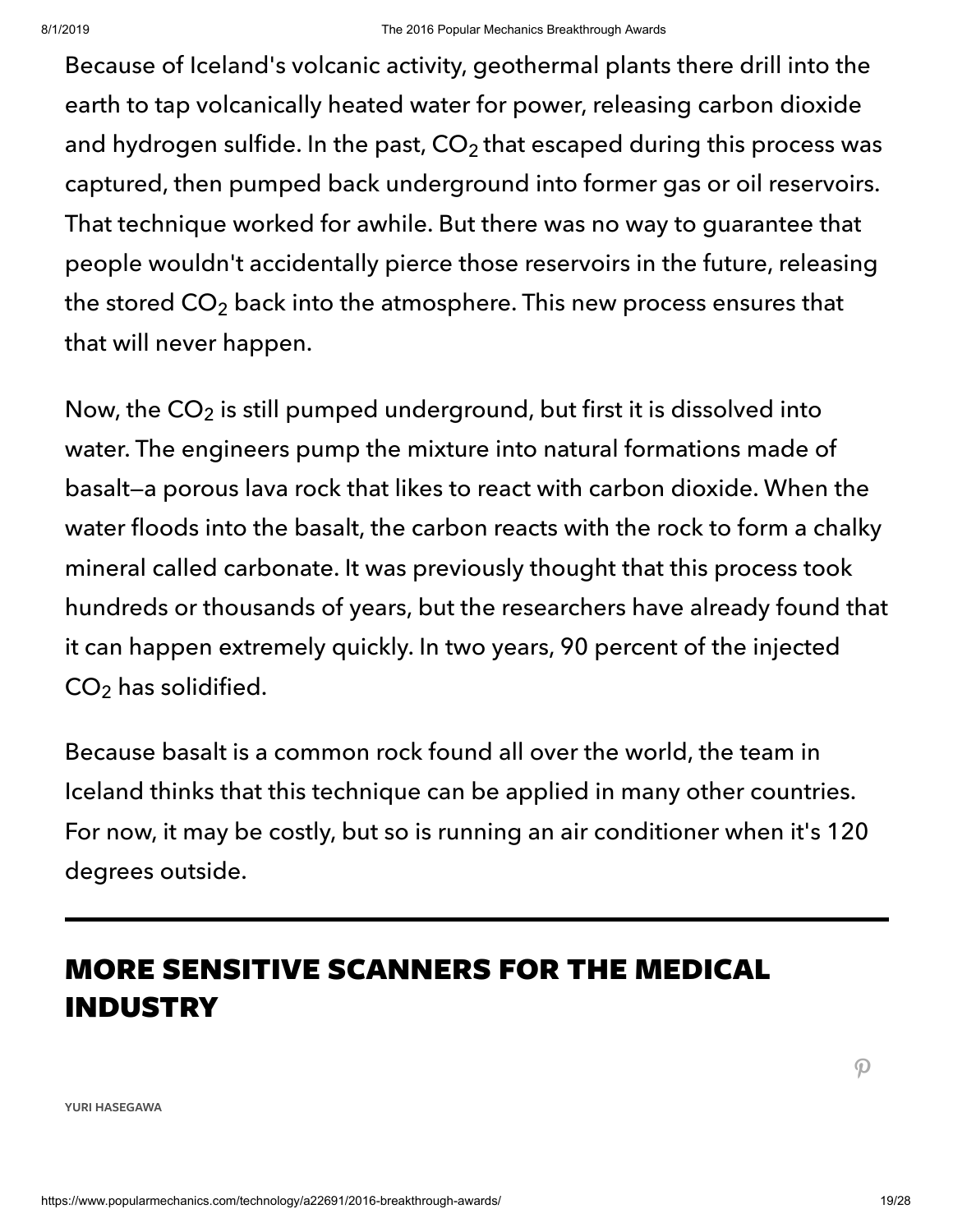The problem with science awards is that you only really hear about the big discoveries. No one wants to celebrate basic research—the nitty-gritty explorations into atoms and cells that make advances like spaceflight possible—because it can seem unexciting. Mona Jarrahi, associate professor in charge of the University of California, Los Angeles' Terahertz Electronics Laboratory, could have this problem, because what she does is integrate semiconducting nanostructures into lasers to convert light into terahertz waves, then converts those waves into an electrical—see? But the thing is, the Department of Defense, President Obama, and the Nobel Prize Committee are all interested in Jarrahi's "basic research," because essentially what she has done is increase the sensitivity of terahertz scanners —those body scanners you get to pose in every time you go to the airport by five orders of magnitude.

Much like X-rays, terahertz scanners can see through clothes and inside organs, but because they employ a longer wavelength, they don't damage DNA and can detect unique chemical signatures from substances like water. This makes terahertz waves ideal for locating both hidden explosives and cancer tumors. With the increase in power that comes from Jarrahi's work, she's been able to build scanners as small as a deck of cards. One day, she hopes, they'll replace mammography machines, and doctors will be able to spot breast cancer with an iPhone. Currently, she is partnering with the MedStar Washington Burn Center to see if her tiny scanner can determine the depth of injury in burn victims.

# A Better Understanding of Earthquakes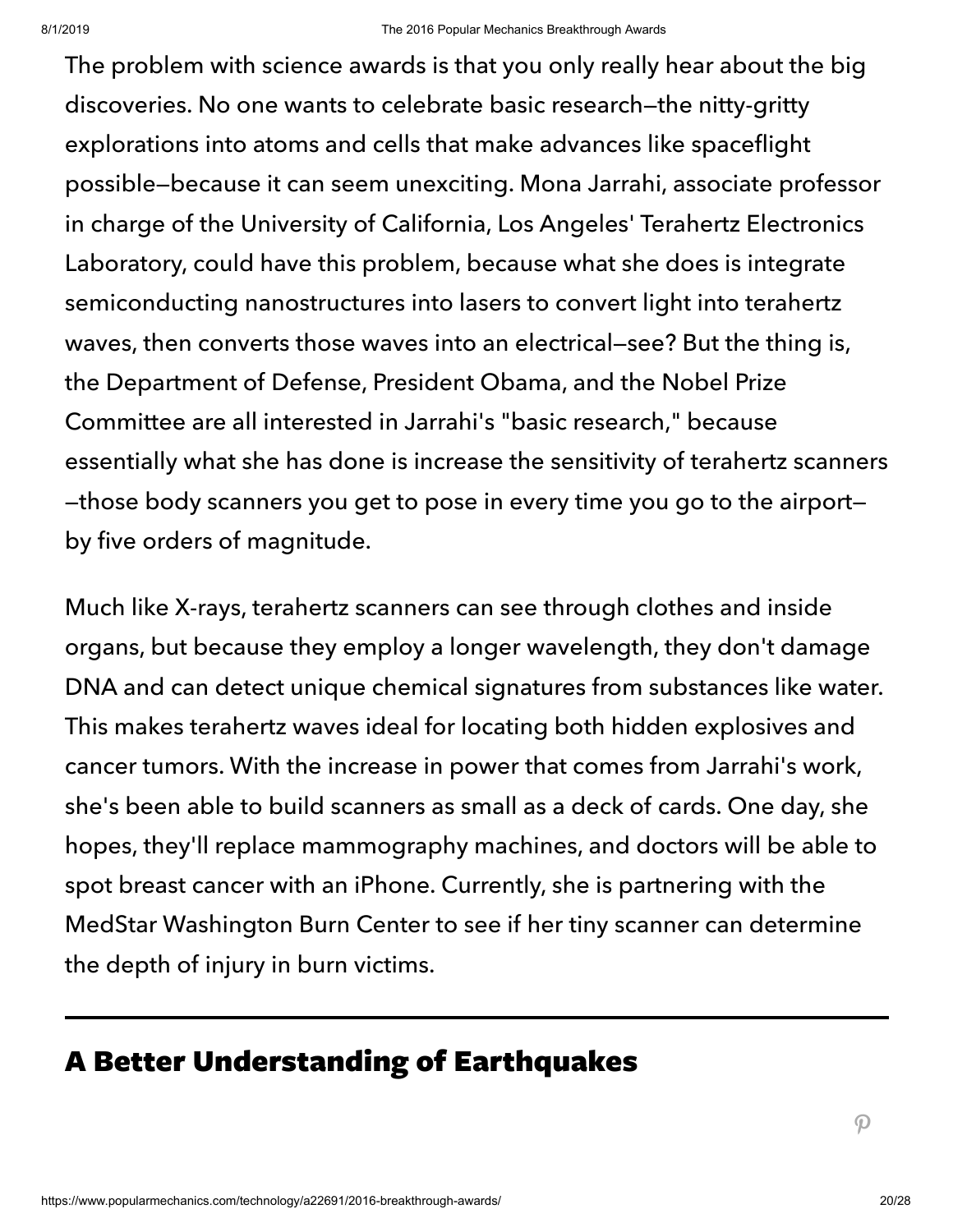We know why earthquakes happen: Tectonic plates in the earth push against each other until the pressure is too great and they have to shift, bend, or break. But figuring out where those shifts will happen? That has always been a challenge. For decades, scientists have tracked the Pacific and North American plates as they move side to side. Up and down, however, isn't so easy. The latter movement is caused by seismic forces but also by factors such as pumping out groundwater for irrigation. This year, researchers from the University of Hawaii at Manoa, the University of Washington, and the Scripps Institution of Oceanography created an algorithm that removed nonseismic factors from the data. For the first time, scientists could see the rise and fall of pockets of land along faults in California. The movement is small—a few millimeters each year—but it has big implications. Not only does it give scientists an idea of the energy available for an earthquake, it helps them understand where those earthquakes might strike.

# THE PLANETARY SECRETS Of JUPITER

**NASA**

NASA's Juno probe entered Jupiter's orbit on July 4, 2016, ending a fiveyear journey from Cape Canaveral. The satellite is larger than a basketball court, thanks to three thirty-foot-long solar panels, which have more than eighteen thousand solar cells. Because Jupiter receives just one twenty-fifth the solar power of Earth, the satellite will need every one of them. Juno will spend the next year and a half collecting data from about three thousand miles above Jupiter's surface, offering the closest look we've ever gotten of the largest planet in our solar system. The more we learn about Jupiter—

 $\boldsymbol{\mathcal{P}}$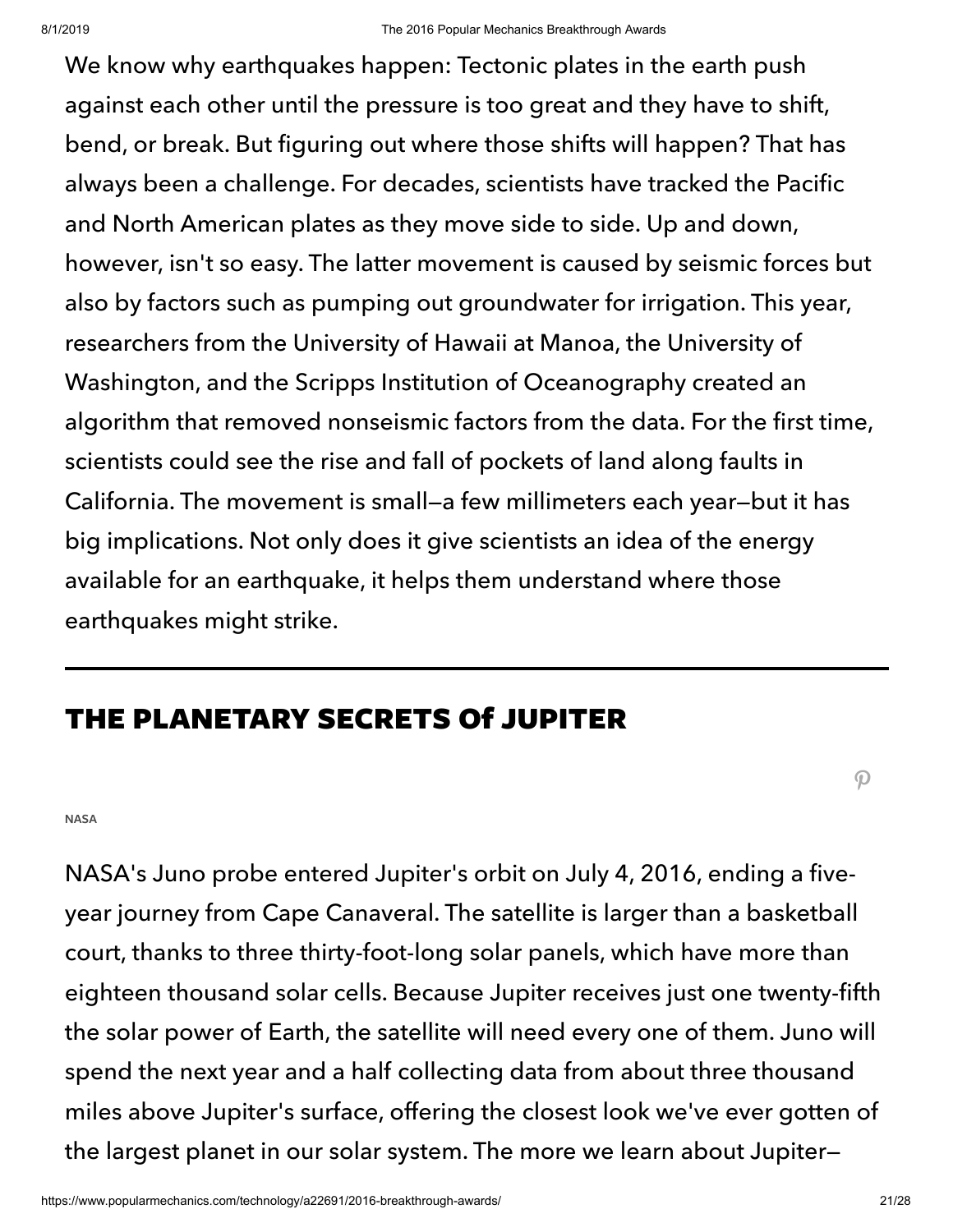what it's made of, how its magnetic fields and radiation work—the more we might learn about the origins of Earth.

### A BRAIN IMPLANT THAT OVERCOMES PARALYSIS

 $\boldsymbol{\mathcal{P}}$ 

In a spinal-cord injury, the pathway between the brain and the muscles is interrupted, and signals from the brain make it only as far as the damage in the cord. Many treatments focus on attempting to repair that path, but researchers at Ohio State University and the Battelle Memorial Institute did something different: They bypassed the spinal cord completely. This year the team, lead by Ali Rezai at Ohio State, published the results of a study in which they implanted a small chip in the motor cortex of a twenty-four-yearold quadriplegic. As the patient attempted to replicate basic hand movements he saw on a screen, the chip recorded the neural firing patterns for each gesture. When the patient's forearm was wrapped in a sleeve of electrodes and he was hooked up to the computer, he could think of a movement, and the chip would recognize the neural pattern and broadcast the appropriate signals directly to the electrodes, moving his hand in response. Using the new technology, the patient was able to swipe a credit card, play Guitar Hero, and stir cream and sugar into a drink. And all he had to do was think about it.

# Two Cheaper Ways to Get to Space

 $\boldsymbol{\mathcal{P}}$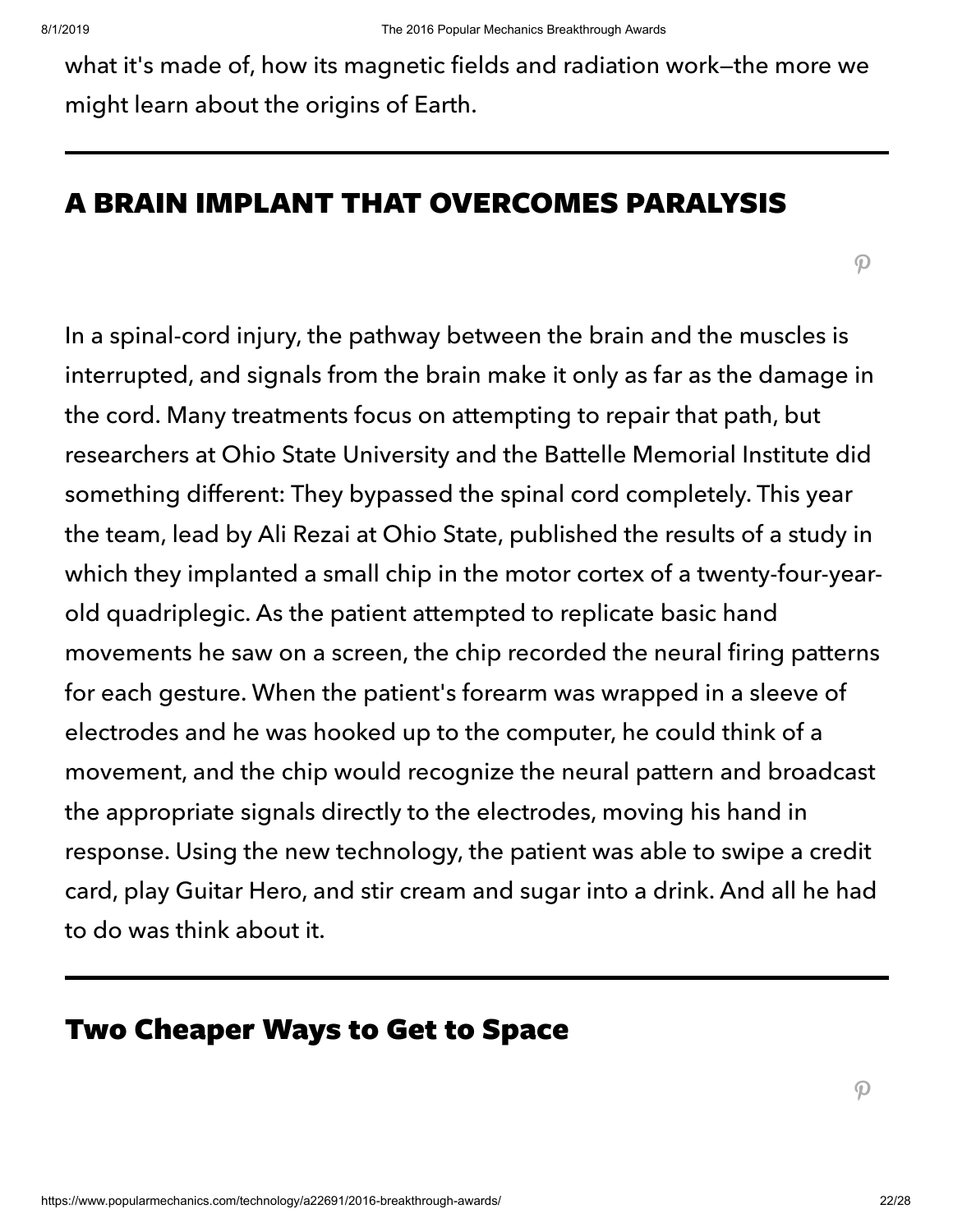You can already buy and name stars—one of the least romantic anniversary gifts out there, for the record—but this year two new products were released that will let you own lights in space.

Jekan Thanga, an assistant professor at Arizona State University's School of Earth and Space Exploration, leads a team of students that created the SunCube FemtoSat satellite (pictured above). At a tiny size of twenty-seven cubic centimeters, it costs only \$500 to buy and \$3,000 to send into low Earth orbit. (Companies such as NanoRacks will do the latter for you.) That's one-fifth the cost of the cheapest spacecraft in use today. The minisatellite uses photovoltaic cells for power and has a three-megapixel camera and an eight- to thirty-two-bit processor, depending on the data computation you plan on doing.

Meanwhile, a team of researchers led by Mason Peck at Cornell University has developed Sprites, bitsy satellites about the size and shape of a Cheez-It cracker. At about \$30 apiece, Sprites include a circuit board, solar cells, radio transmitters, and sensors that can detect direction and movement.

Both projects provide opportunities for exploration without extreme cost. "Right now so many people are denied the opportunity to participate in space exploration just by virtue of the cost effects," Peck says. "With this approach, with relatively little money, you can put one of these together yourself." Researchers will be able to send probes to previously unexplored parts of space, with very little at stake—and without the help of anyone named Musk or Bezos.

# PROOF THAT EINSTEIN WAS RIGHT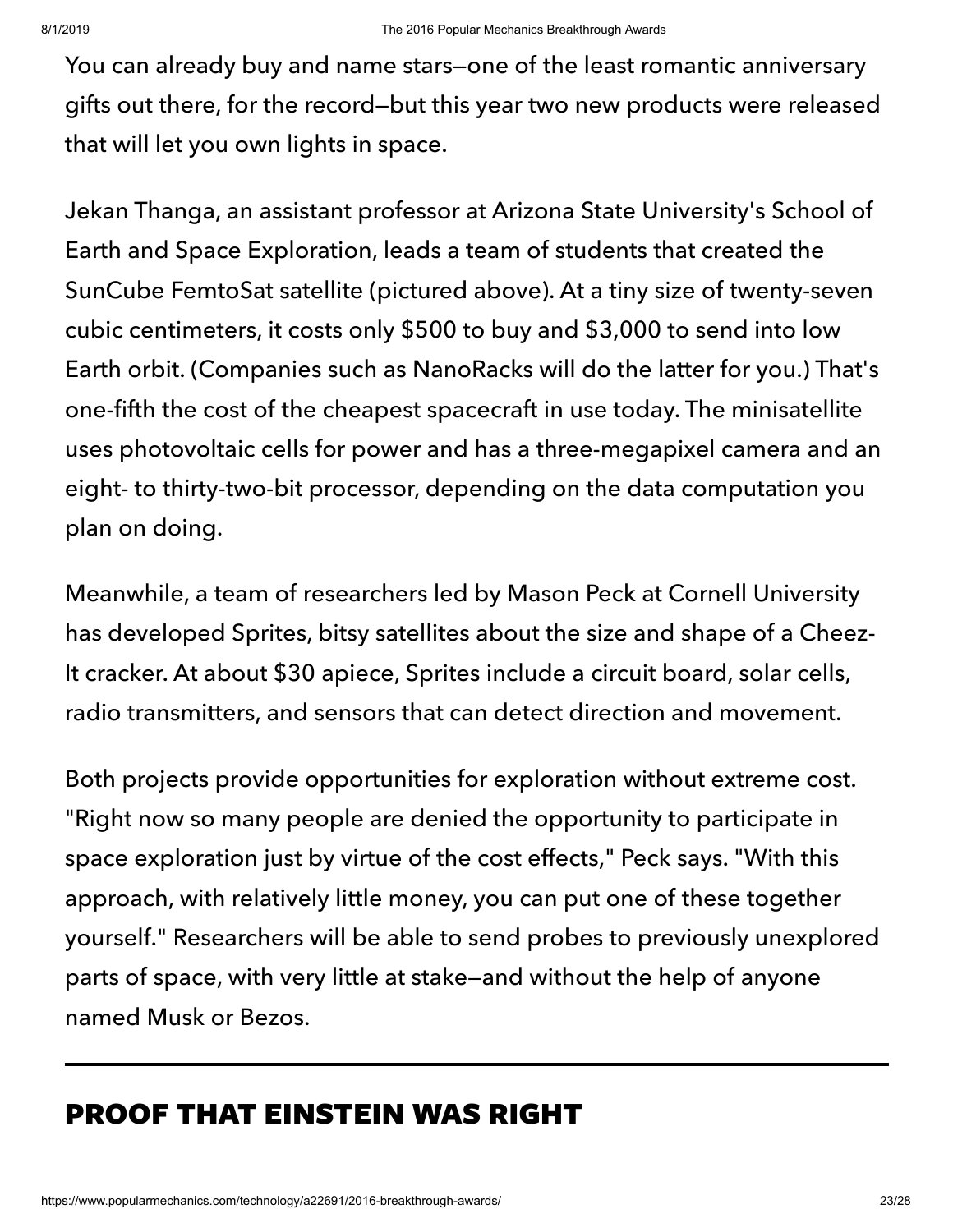$\mathcal{P}$ 

**One of the most complicated scientific instruments on earth is right here in the USA.**

Few people had heard of the Laser Interferometer Gravitational-Wave Observatory before it shared news in February that it had confirmed the existence of gravitational waves, a phenomenon Albert Einstein predicted back in 1916. But that doesn't mean it wasn't there. LIGO, which is actually two enormous L-shaped scientific instruments called laser interferometers one in Hanford, Washington, and another in Livingston, Louisiana—first opened in 1999 and ran for years before upgrading in 2007.

 $\mathcal{P}$ 

That initial run was sort of an experiment. No one had ever tried to find gravitational waves before. The ripples in space-time are caused by events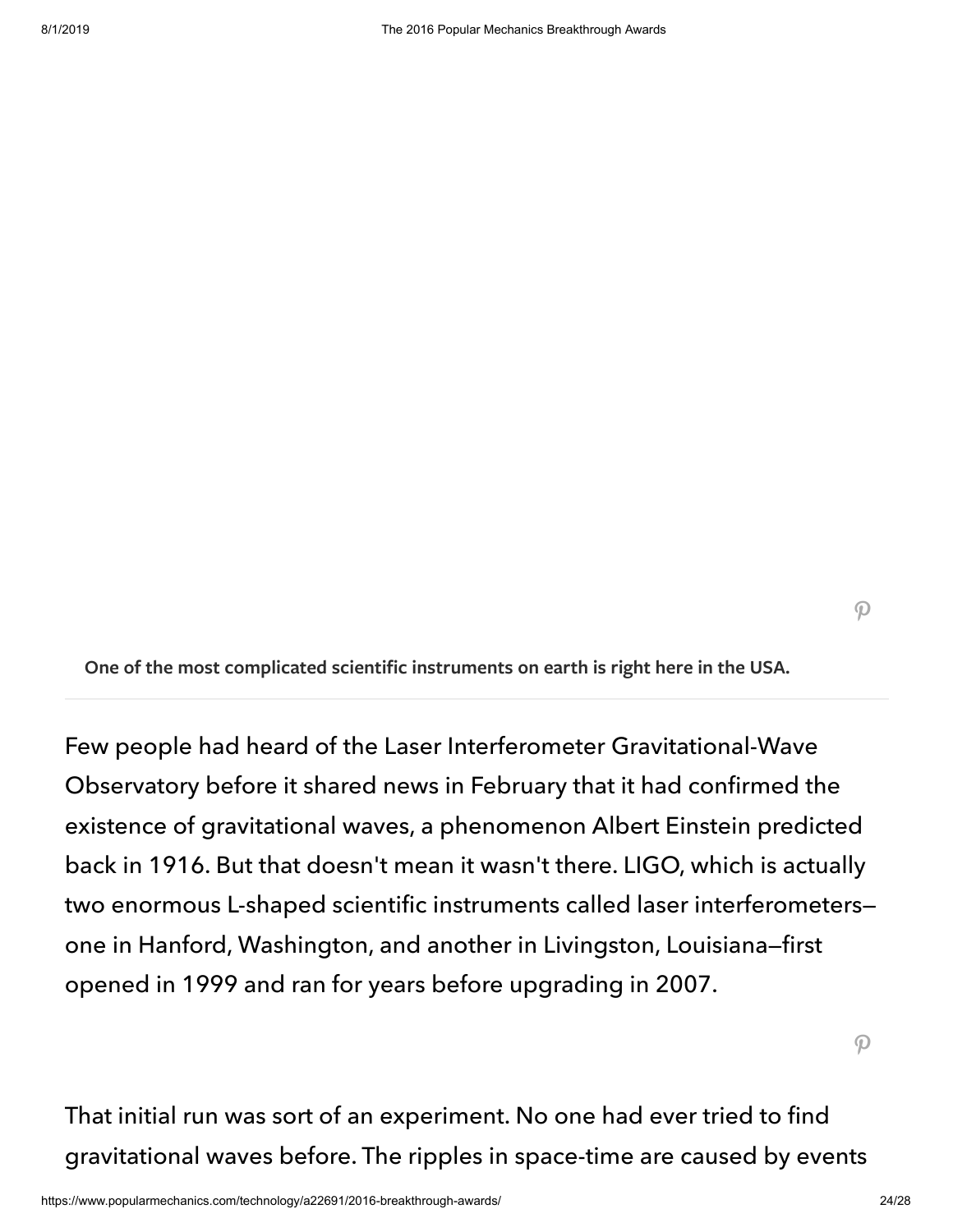like stars collapsing and black holes colliding. The only way to know if one has passed is to detect a tiny signal, the result of microscopic stretching and compression of the earth, on two identical laser interferometers, set many miles apart. The interferometers work by splitting a beam of light in half and sending it down both arms of the L simultaneously. Each beam hits a mirror at the end of its arm, which sends the beam back to a photodetector. When the beams reach the detector, they cancel each other out. The sensor sees nothing until a gravitational wave bounces through, stretching space so that the arms themselves lengthen and shorten by a distance as small as one ten-thousandth the diameter of a proton and some light waves make it to the sensor. In those first eight years, scientists found nothing. But they did learn how to increase potential signal and decrease noise from things like earthquakes. So they closed the facilities down and built an even better version.

When the new, improved LIGO opened in 2015, just months before it detected its first wave, the lasers were twenty times more powerful, the mirrors were more reflective, and it had a souped-up vibration-isolation system—a four-stage hanging setup that passively reduces shaking by a factor of a trillion, and a two-stage seismic-reduction platform that actively counteracts the motion of the earth. "The analogy I like to give is that the first interferometer was a family sedan, but the new one is a Ferrari," says LIGO executive director David Reitze. And now it even has a bunch of awards on the dash.

# CLEANER OIL

Cheap and widely available heavy fuel oil (HFO) is what keeps maritime shipping afloat, but burning the sulfur-rich substance emits as much air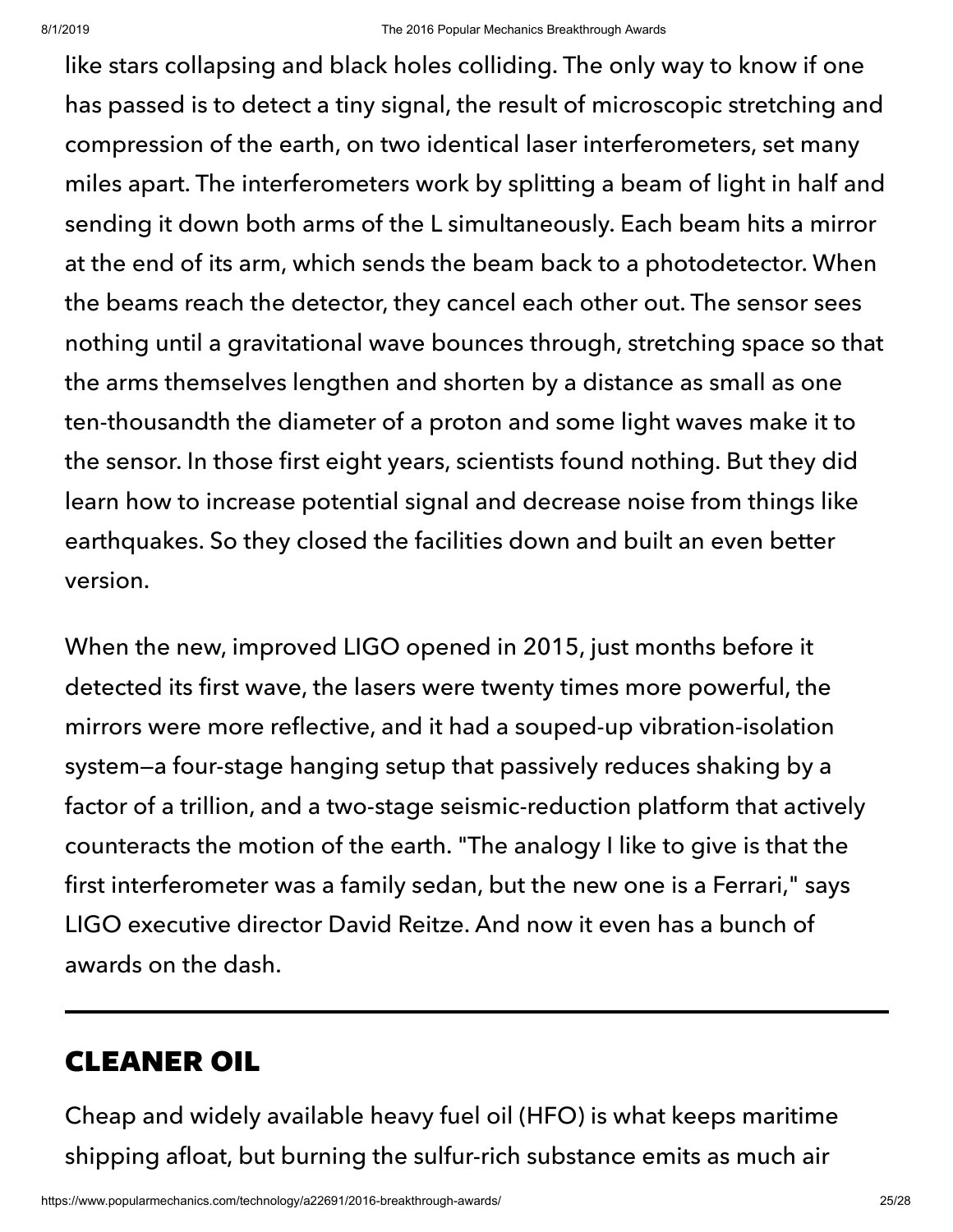pollution as fifty million cars every year. Field Upgrading of Calgary, Alberta, created a solution: Combine HFO with molten sodium, which reacts with the sulfur in the oil to create sodium sulfide. Separate out this compound using a centrifuge, and you're left with clean oil. Cleaner, at least. For now, a test facility produces ten barrels per day, but by 2019 that number should be closer to ten thousand.

For more Breakthrough Awards, check out our youth awards [here.](https://www.popularmechanics.com/technology/a22404/youth-breakthrough-awards/)

\*This article origionally appeared in the October 2016 issue of Popular Mechanics.

# MORE FROM NEW [TECHNOLOGY](https://www.popularmechanics.com/technology/)

The [Capital](https://www.popularmechanics.com/technology/security/a28554436/capital-one-hack-risks-protection-tips/) One Hack: What You Need to Know and Do

Robotic [Contacts](https://www.popularmechanics.com/technology/a28538364/robotic-contact-lens/) Zoom In with the Blink of an Eye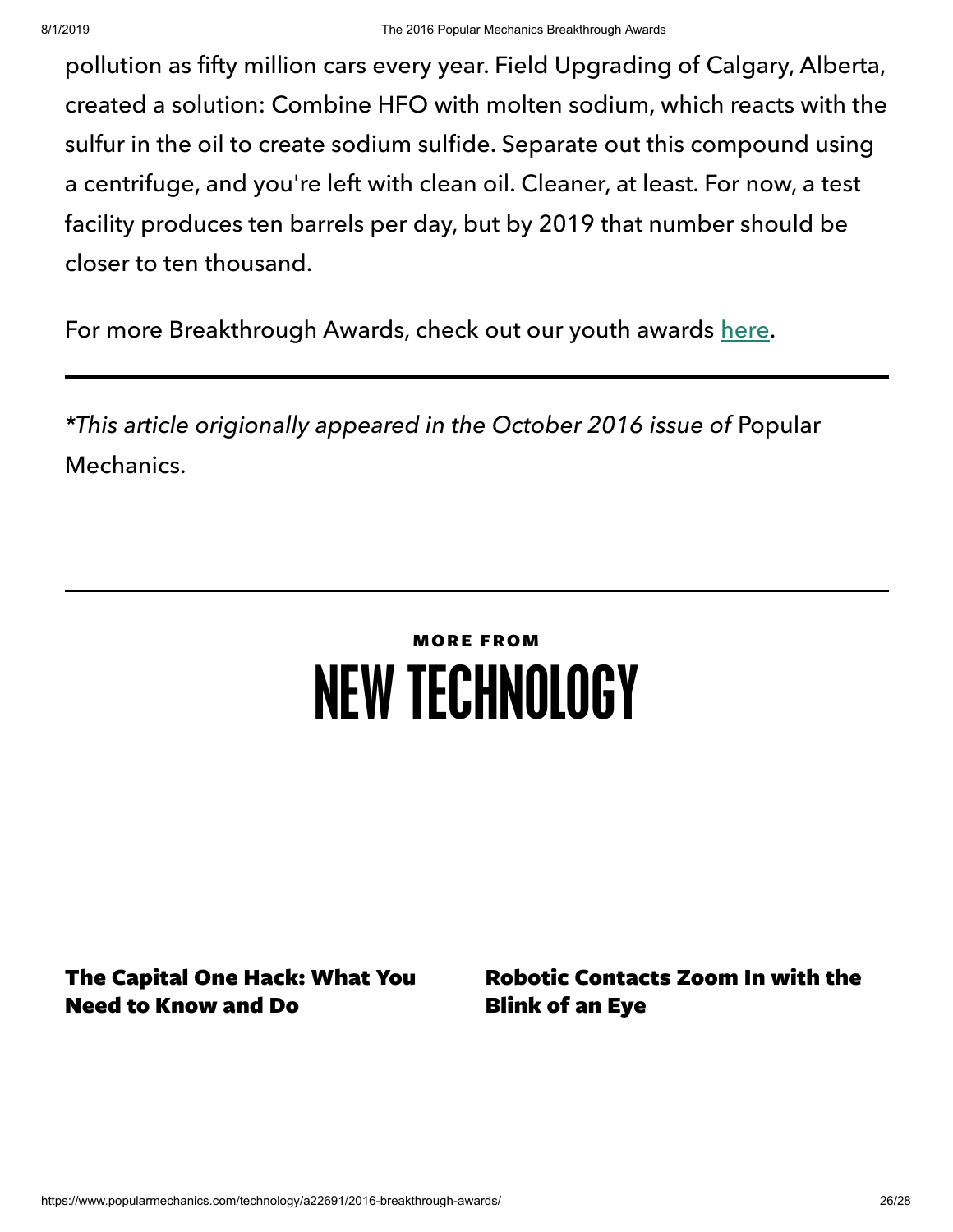Power Up With 35% Off Anker [Charging](https://www.popularmechanics.com/technology/a26651734/anker-charging-gear-amazon-sale/) Gear

[Walmart](https://www.popularmechanics.com/technology/gadgets/a28523232/walmart-apple-ipad-deal-sale/) Is Slashing The Price of Apple's iPad

Star [Wars-Inspired](https://www.popularmechanics.com/technology/a28519122/star-wars-robotic-arm-amputees/) Prosthesis Gives Sense of Touch

The 2020 Olympic Medals Made of [Recycled](https://www.popularmechanics.com/technology/gear/a28509493/tokyo-2020-olympic-medals-recycled-gadgets/) Gadgets

The Secret History of Washing [Machines](https://www.popularmechanics.com/technology/design/g28510912/history-of-washing-machines/)

Toyota Unveils New [Olympic](https://www.popularmechanics.com/technology/robots/a28483535/2020-tokyo-olympics-robots/) Robots

[Google's](https://www.popularmechanics.com/technology/a28434395/project-dragonfly-dead/) Chinese Search Engine Project Is Dead

We Left These [Rust-Proof](https://www.popularmechanics.com/technology/gear/a28400421/rust-proof-bike/) Bikes Outside For Months